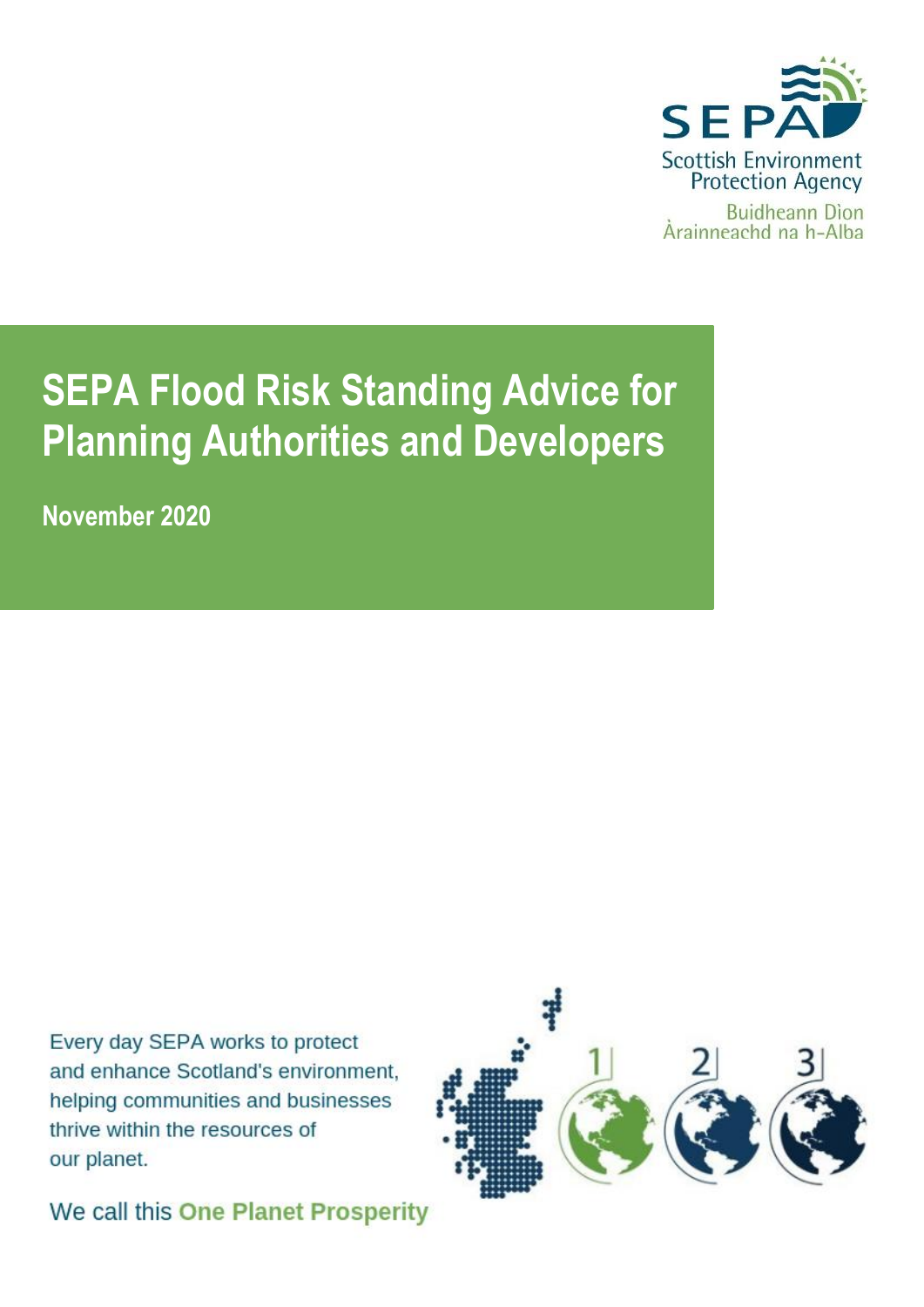## **INTRODUCTION**

This is standing advice from the Scottish Environment Protection Agency (SEPA) on **flood risk.** Although this advice is principally aimed at planning authorities, developers will also find it useful. All other standing advice can be found in ou[r 'Standing Advice for Development](https://www.sepa.org.uk/media/136130/sepa-standing-advice-for-planning-authorities-and-developers-on-development-management-consultations.pdf)  [Management Consultations'.](https://www.sepa.org.uk/media/136130/sepa-standing-advice-for-planning-authorities-and-developers-on-development-management-consultations.pdf)

**This document provides advice on a number of categories of development. Planning Authorities should not consult us on proposals for these types of development, but instead follow the advice provided**. In some cases, local authority flood risk management staff may require some aspect of flood risk to be investigated in a Flood Risk Assessment (FRA). Provided that our standing advice is followed, SEPA should not be consulted.

**Any type of development that involves landraising in the functional floodplain is not covered by this standing advice, and SEPA should therefore still be consulted on such proposals.** Landraising is the process of raising ground levels in order to remove or partially remove a site from an area of flood risk. Doing so reduces the ability of the functional floodplain to store or convey water and can increase flood risk elsewhere.

This guidance excludes development consented under The Roads Scotland Act, or other Acts of Parliament, Environmental Impact Assessment Regulations or developments identified in the current National Planning Framework: SEPA should be consulted on such development and will provide a bespoke response.

We may need to be consulted on some of these developments for reasons other than flood risk (e.g. engineering works in the water environment). In such instances, this standing advice still applies to the flood risk aspects affecting the development. More than one category of standing advice may be applicable depending on the nature of the development in question.

Developers should be aware that we regulate a number of matters that may be applicable to development covered by this standing advice. To ensure proposals will meet all relevant regulatory requirements, please refer to the [authorisations and permits page of our website.](https://www.sepa.org.uk/regulations/authorisations-and-permits/) Best practice advice in relation to pollution prevention is available on the Net [Regs website.](file:///C:/Users/alaban/AppData/Local/Microsoft/Windows/INetCache/Content.Outlook/21GYMWHA/NetRegs%20website)

Scottish Planning Policy (SPP) (2014) states that the planning system should promote flood avoidance by locating development away from functional floodplains. Planning authorities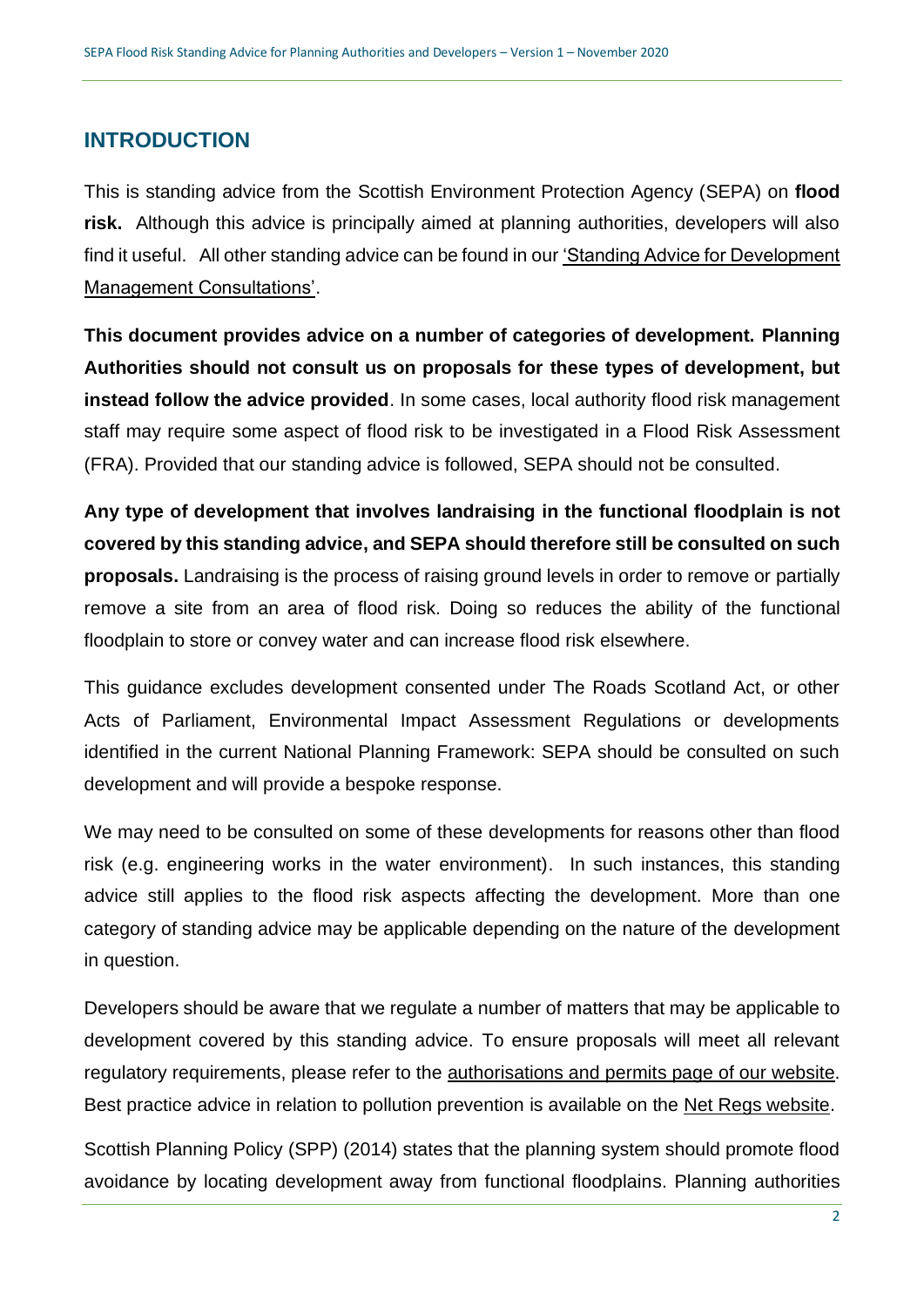and developers should therefore be aware in their decision-making of the risks involved in placing additional people and property at risk of flooding. The consequences of flooding can be both temporary and long-lasting, tangible and intangible, and can include the following (in no particular order of impact or severity), all, some, or none of which may be applicable to the development types covered by this standing advice:

- Loss of human life.
- Impact on health, including mental health due to loss, disruption and concern over future flooding events.
- Depreciation in property value and inability to gain future insurance cover.
- The need to relocate on a temporary basis (albeit this can be for several months or years).
- Loss of, or damage to, personal possessions and property, including irreplaceable items.
- Loss of, or damage to, utility supplies and transportation infrastructure.
- Loss of earnings.
- Loss of life to pets and livestock, and damage to crops.

## **STANDING ADVICE FOR PLANNING AUTHORITIES**

**For the categories of development listed overleaf, SEPA has no site-specific flood risk advice. You should consult with your flood risk management colleagues for their flood risk advice if required.** Their advice should be taken into consideration when determining the application. This standing advice should not be considered to constitute a formal response from SEPA (i.e. an objection, non-objection etc.).

**Any type of development that involves landraising in the functional floodplain is not covered by this standing advice, and we should therefore still be consulted on such proposals.**

• Developments where the only source of flood risk is from surface water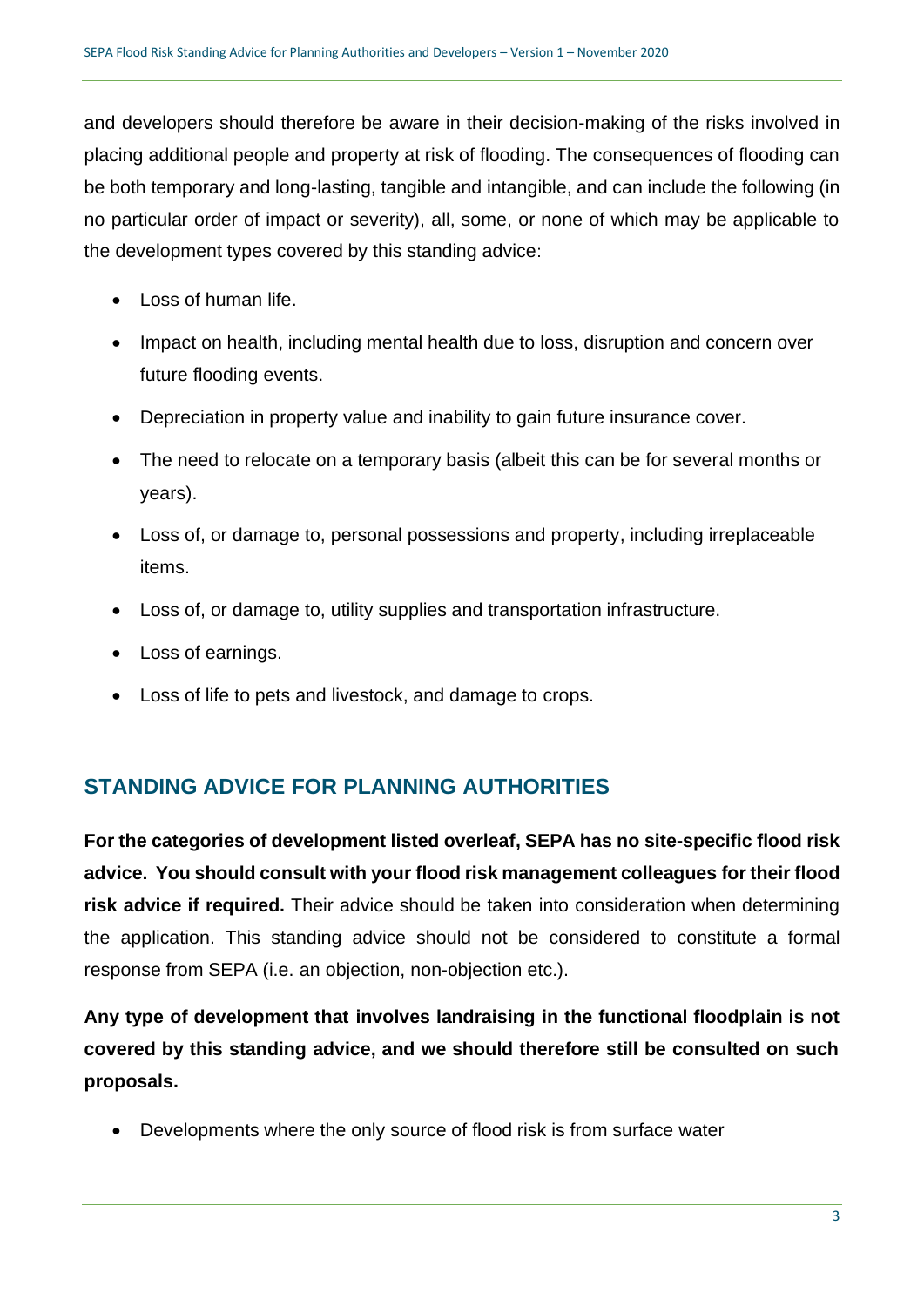- Changes of use within a vulnerability category or to a lower category of vulnerability (this includes developments in areas protected by a flood protection scheme), where there is no change to the overall footprint of the development and the overall flood risk has not increased
- Extensions of all sizes to single residential dwellings, including the provision of new overnight accommodation/bedrooms but excluding the formation of an entirely new dwelling
- The formation of new (or alterations and extensions to existing) garages, sheds, conservatories, greenhouses and other buildings that are incidental to the enjoyment of a main residential dwelling house
- Essential infrastructure or water compatible uses
- Cemeteries
- Small-scale street furniture (flagpoles, signage, benches, street-lights etc.)
- Walls, fences and other means of property enclosure/demarcation, including erection of new and raising of existing structures. This does not include embankments if they are not formally constituted under flood prevention legislation.
- Like-for-like replacement of watercourse crossings, culverts and bridges
- Hydro schemes
- Footpaths, access tracks, private roads, car parks and other landscaping proposals (includes replacements and extensions)
- Open-sided agricultural buildings and structures (including poly-tunnels)
- Septic tanks and soakaways
- Temporary construction accommodation
- Reverse vending machines required to deliver Scotland's Deposit Return Scheme

## **ADDITIONAL INFORMATION FOR LOCAL AUTHORITY FLOOD RISK MANAGEMENT STAFF**

The quick links below give additional information for local authority flood risk management staff, which they **may** wish to refer to when providing advice on flood risk. If the local authority requires an FRA to be carried out to assess any aspect of the proposal, [SEPA's Technical](https://www.sepa.org.uk/media/162602/ss-nfr-p-002-technical-flood-risk-guidance-for-stakeholders.pdf)  [Flood Risk Guidance](https://www.sepa.org.uk/media/162602/ss-nfr-p-002-technical-flood-risk-guidance-for-stakeholders.pdf) may be useful to assist with obtaining or interpreting any such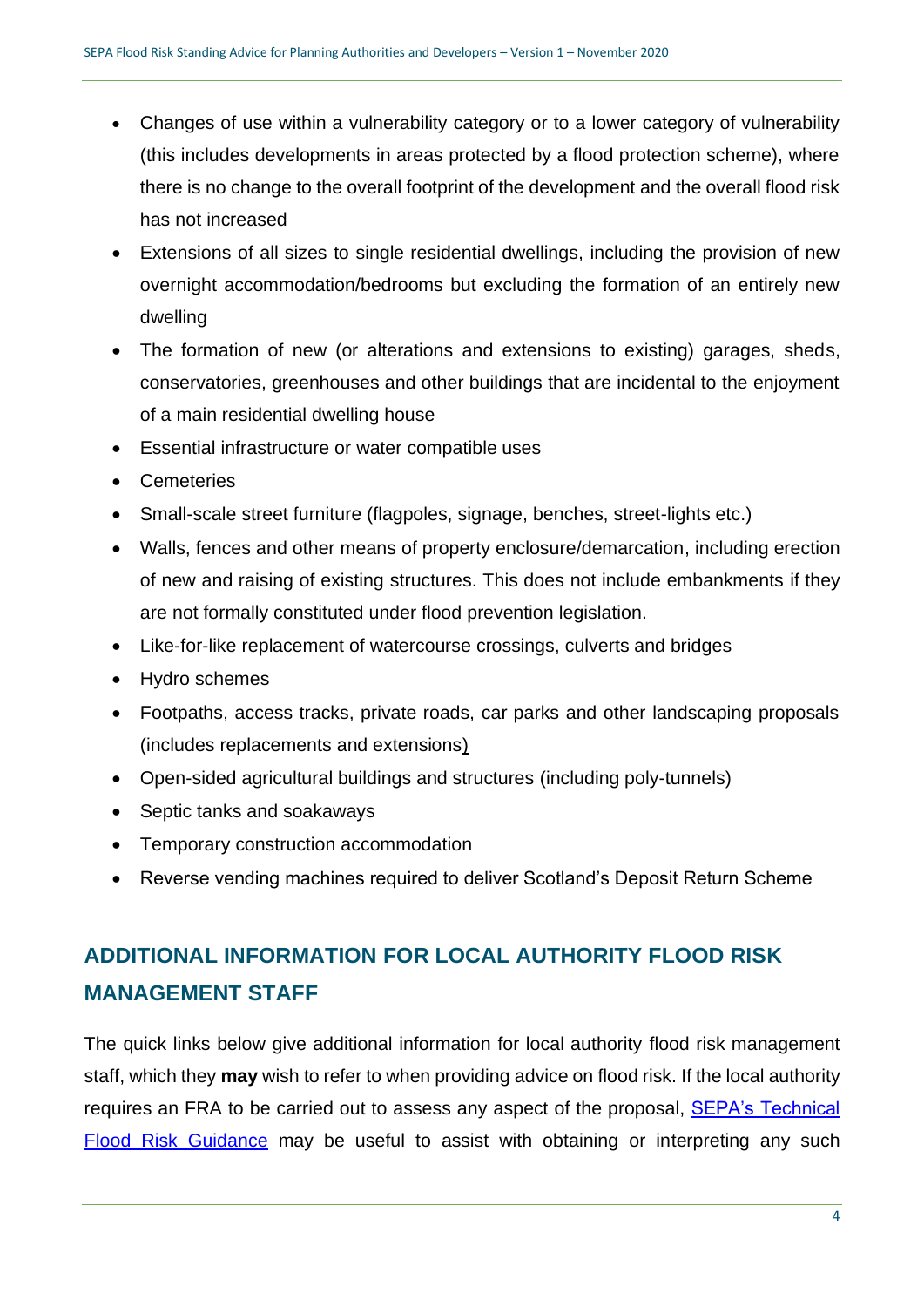assessment. **Do not consult us for flood risk advice on proposals for these types of development:**

- 1. [Developments where the only source of flood risk is from surface water](#page-4-0)
- 2. [Changes of use within a vulnerability category or to a lower category of vulnerability](#page-7-0)  [\(this includes developments in areas protected by a flood protection scheme\), where](#page-7-0)  [there is no change to the overall footprint of the development and the overall flood risk](#page-7-0)  [has not increased](#page-7-0)
- 3. [Extensions of all sizes to single residential dwellings, including the provision of new](#page-8-0)  [overnight accommodation/bedrooms but excluding](#page-8-0) the formation of an entirely new [dwelling](#page-8-0)
- 4. [The formation of new \(or alterations and extensions to existing\) garages, sheds,](#page-9-0)  conservatories, [greenhouses and other buildings that are incidental to the enjoyment](#page-9-0)  [of a main residential dwelling house](#page-9-0)
- 5. [Essential infrastructure or water compatible uses](#page-10-0)
- 6. [Cemeteries](#page-12-0)
- 7. [Small-scale street furniture \(flagpoles, signage, benches, street-lights etc.\)](#page-13-0)
- 8. [Walls, fences and other means of property enclosure/demarcation,](#page-13-1) including erection of new and raising of existing structures. This does not include embankments if they are not formally constituted under flood prevention legislation.
- 9. [Like-for-like replacement of watercourse crossings, culverts and bridges](#page-14-0)
- 10[.Hydro schemes](#page-15-0)
- 11[.Footpaths, access tracks, private roads, car parks and other landscaping proposals](#page-15-1)  [\(includes replacements and extensions\)](#page-15-1)
- 12[.Open-sided agricultural buildings and structures \(including poly-tunnels\)](#page-16-0)
- 13[.Septic tanks and soakaways](#page-16-1)
- 14[.Temporary construction accommodation](#page-17-0)
- 15[.Reverse vending machines required to deliver Scotland's Deposit Return Scheme](#page-17-1)
- 16[.Glossary](#page-17-2)
- <span id="page-4-0"></span>1. **Developments where the only source of flood risk is from surface water**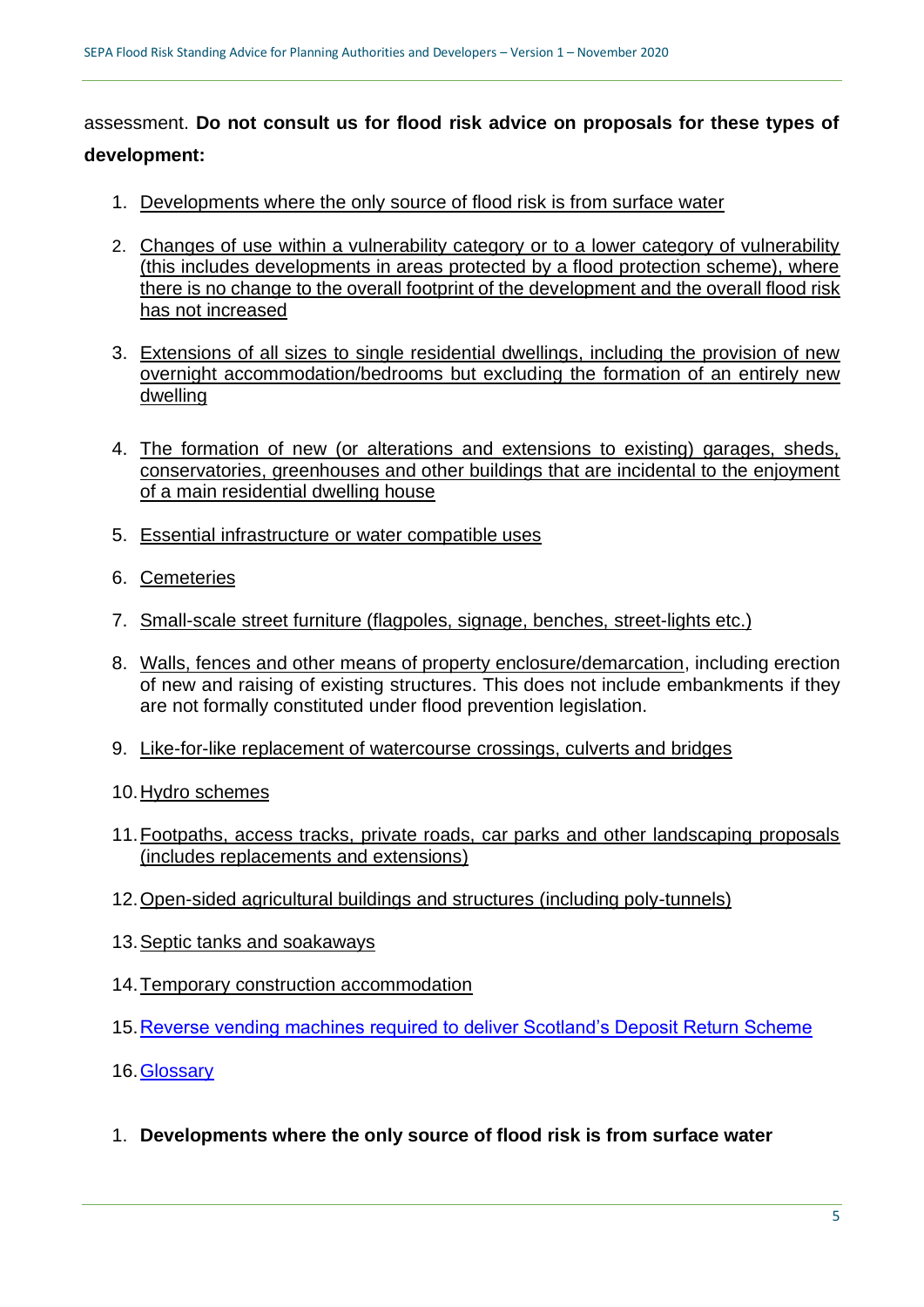- All developments should consider how they will manage rain and surface water runoff to avoid the risk of flooding to the new development, to adjacent developments and to any watercourses where surface water is discharged. The [CIRIA SUDS Manual](https://www.ciria.org/ItemDetail?iProductCode=C753F&Category=FREEPUBS)  [\(C753\)](https://www.ciria.org/ItemDetail?iProductCode=C753F&Category=FREEPUBS) sets out how SUDS should be designed and constructed to meet all requirements in relation to:
	- o Managing water quantity and flood risk (up to the 1:200 year event)
	- o Managing water quality
	- o Providing benefits for people and place by being integrated into and enhancing the landscape quality and considered part of the wider green infrastructure network
	- o Providing benefits for biodiversity
- **The following points relate to the management of pre-existing surface water flood risk only.**
- Proposed developments with complex surface water hazards should ensure that the surface water flood risk is adequately assessed and managed within the site boundary (more strategic solutions are also acceptable provided they are able to be secured via the land use planning process).
- SPP states that infrastructure and buildings should generally be designed to be free from surface water flooding in rainfall events where the annual probability of occurrence is greater than 0.5% (1:200 year). Local authorities are best placed to assess and manage the different components of surface water flooding in relation to new development, either directly as part of their existing responsibilities in relation to roads and flood risk management, or collaboratively with Scottish Water where Scottish Water intends to adopt any surface water management infrastructure.
- [SEPA's Flood Maps](http://map.sepa.org.uk/floodmap/map.htm) have a surface water flooding layer. It has been delivered to planning authorities to support the consideration of such matters within the land use planning system and they are publically available on our website. The map combines pluvial sources and sewer model outputs to provide a strategic assessment of surface water flood risk.
- Development should not take place within a flow path (i.e. natural, modified or SUDs exceedance flow path), as this could increase flood risk to existing as well as new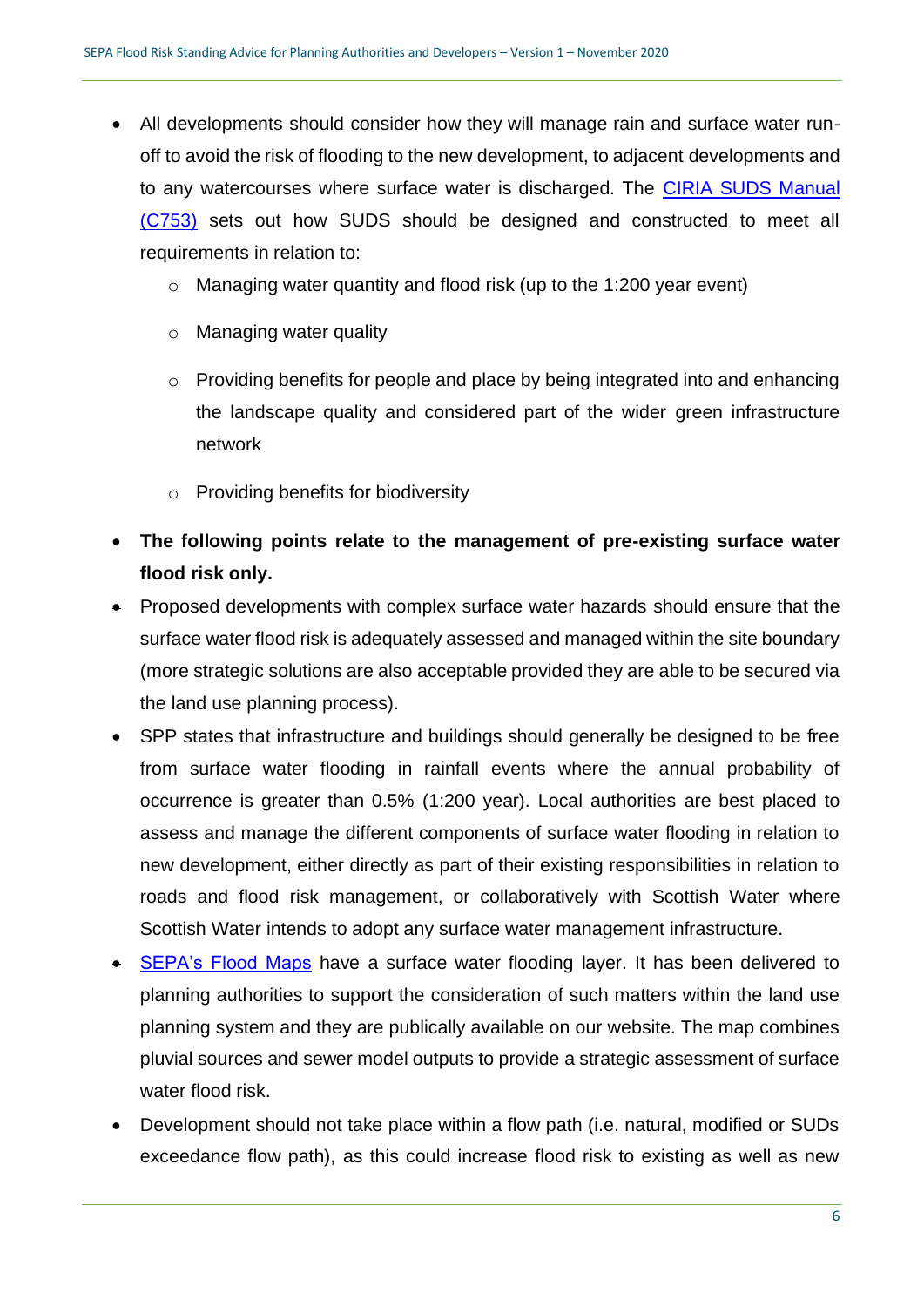development required. Note also that any landraising in areas where surface water flows and ponds may only serve to increase flood risk to existing receptors by deflecting water towards them.

- Residential development in lower ground/basement floors should be avoided where surface water flood risk is significant and cannot be mitigated, as it can pose a risk to life. This is due to potential rapid inundation where water could pour in from above head height.
- Safe and flood free access and egress should be provided. This means the provision of a safe and flood free route during the relevant flood probability event that enables the free movement of people of all abilities (on foot or with assistance) both to and from a secure place that is connected to ground above the design flood level and/or wider area.
- We recommend that finished floor levels should be set 600mm above the design flood level where appropriate and practicable in order to provide an allowance for freeboard.
- Developers should accept that buildings and other structures could be damaged during a surface water flood event if they are located in or near to an area that floods. They should therefore be designed to be flood resistant and resilient, as this will mitigate the level of risk. Flood resilient buildings are designed to reduce the impact of flood water entering the building so that damage is minimised. In comparison, flood resistant buildings are designed to prevent or minimise the entry of water into the building in the first place. The appropriate resilience and resistance measures will depend on the characteristics of the design flood; this includes the estimated flow velocity, inundation rate, depth that flood water will reach in the building and the duration of the flood event. Specific guidance on flood resilient and resistant construction techniques can be found in the [CIRIA 2019 code of practice and guidance](https://www.ciria.org/ItemDetail?iProductCode=C790F&Category=FREEPUBS)  [for property flood resilience,](https://www.ciria.org/ItemDetail?iProductCode=C790F&Category=FREEPUBS) and you may wish to consult with the local authority building standards team regarding this issue.
- Where development is a replacement for existing development of the same type, opportunities for flood risk betterment should be explored.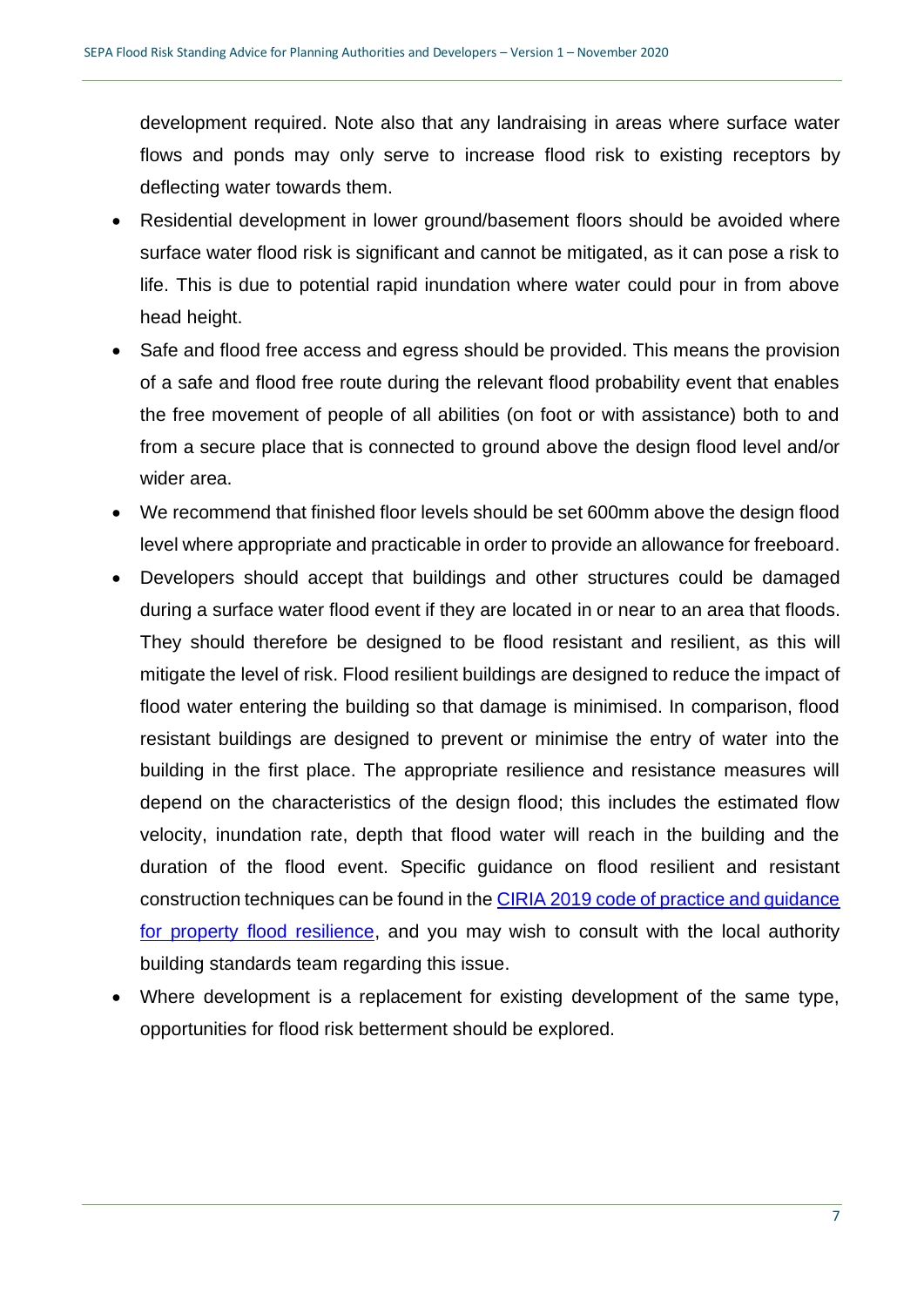- <span id="page-7-0"></span>2. **Changes of use within a vulnerability category<sup>1</sup> or to a lower category of vulnerability<sup>2</sup> (this includes developments in areas protected by a flood protection scheme3) , where there is no change to the overall footprint of the development and the overall flood risk has not increased**
- Safe and flood free access and egress should be provided where possible. This means the provision of a safe and flood free route during the relevant flood probability event that enables the free movement of people of all abilities (on foot or with assistance) both to and from a secure place that is connected to ground above the design flood level and/or wider area.
- A reduction in flood risk can be achieved through the incorporation of flood resistant and resilient materials and design, and the raising of finished floor levels where practicable. The [CIRIA 2019 code of practice and guidance for property flood](https://www.ciria.org/ItemDetail?iProductCode=C790F&Category=FREEPUBS)  [resilience](https://www.ciria.org/ItemDetail?iProductCode=C790F&Category=FREEPUBS) is a useful source of information and you may wish to consult with the local authority building standards team.
- We recommend that finished floor levels should be set 600mm above the design flood level where appropriate and practicable in order to provide an allowance for freeboard. We recommend that an allowance for climate change should be included when calculating the design flood level, independently of an allowance for freeboard, as per our [Guidance on Climate Change Allowances for Flood Risk Assessment in Land Use](https://www.sepa.org.uk/media/426913/lups_cc1.pdf)  [Planning.](https://www.sepa.org.uk/media/426913/lups_cc1.pdf)
- Developers should accept the risk that their structures could be damaged during a flood event if proposing to build in or near an area that could flood, and should therefore design them to be flood resistant and resilient. Flood resilient buildings are designed to reduce the impact of flood water entering the building so that damage is minimised. In comparison, flood resistant buildings are designed to prevent or minimise the entry of water into the building in the first place. The appropriate resilience and resistance measures will depend on the characteristics of the design flood; this includes the estimated flow velocity, inundation rate, depth that flood water will reach in the building and the duration of the flood event. Specific guidance on flood

<sup>&</sup>lt;sup>1</sup> Use our [Land Use Vulnerability Guidance](https://www.sepa.org.uk/media/143416/land-use-vulnerability-guidance.pdf) to establish the vulnerability of the existing and proposed land uses to flood risk.

 $2$  Excludes changes to any residential/overnight use for (i) changes within a vulnerability category and (ii) lower categories of vulnerability.

<sup>&</sup>lt;sup>3</sup> As defined in [SEPA's Position on Development Protected by a Flood Protection Scheme.](https://www.sepa.org.uk/media/306610/planning-information-note-4-sepa-position-on-development-protected-by-a-flood-protection-scheme.pdf)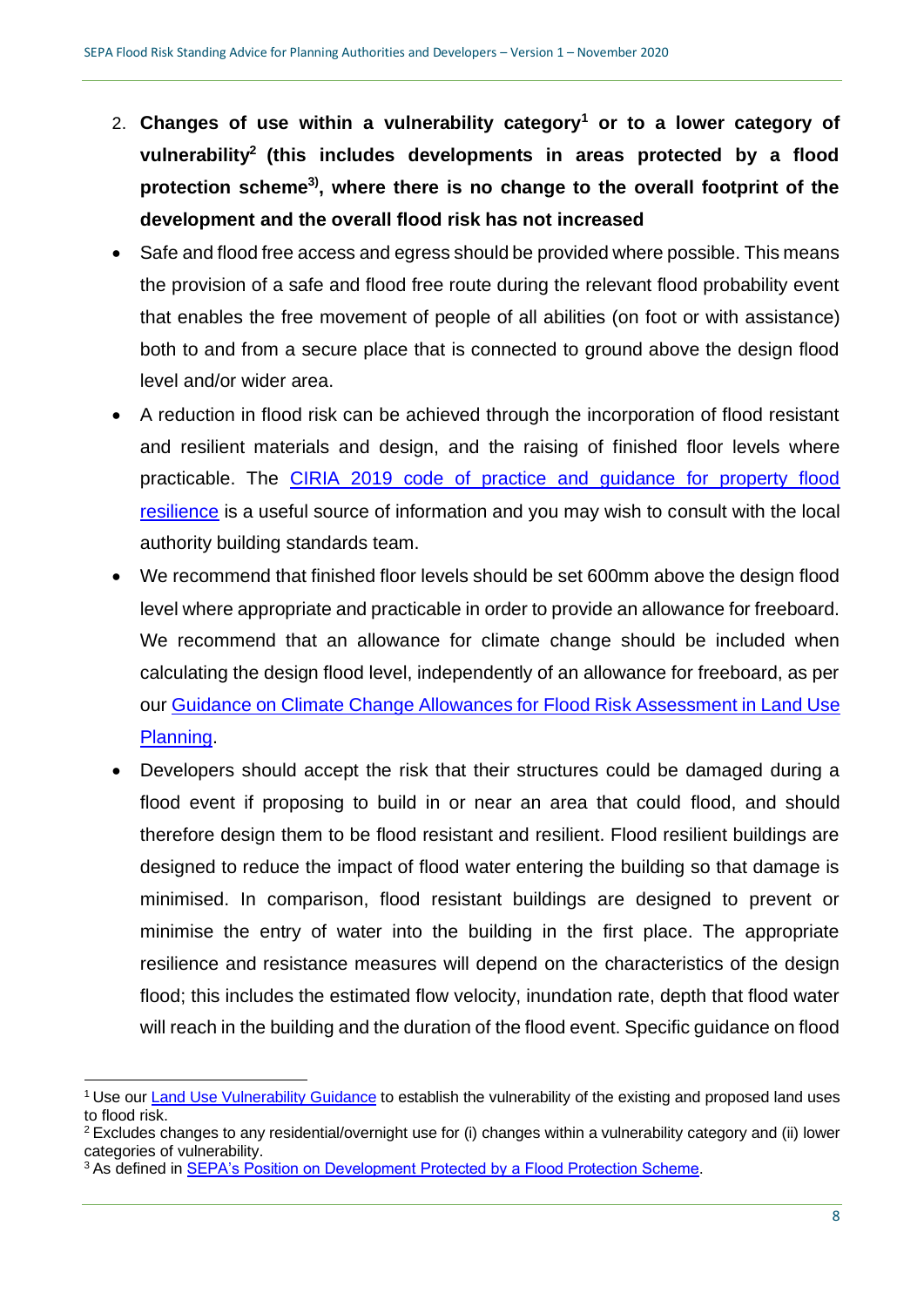<span id="page-8-0"></span>resilient and resistant construction techniques can be found in the [CIRIA 2019 code](https://www.ciria.org/ItemDetail?iProductCode=C790F&Category=FREEPUBS)  [of practice and guidance for property flood resilience,](https://www.ciria.org/ItemDetail?iProductCode=C790F&Category=FREEPUBS) and you may wish to consult with the local authority building standards team.

- 3. **Extensions of all sizes to single residential dwellings, [including the provision](#page-8-0)  [of new overnight accommodation/bedrooms but excluding the formation of an](#page-8-0)  [entirely new dwelling](#page-8-0)**
- Extensions, even very small ones, have the potential to impact on local flood risk. They can introduce more people to an area of flood risk, particularly during the night time, and therefore increase the risk to life. They may also deflect water to other nearby receptors. We recommend that these issues be carefully considered in the design and decision-making process.
- A reduction in flood risk can be achieved through the incorporation of flood resistant and resilient materials and design, and the raising of finished floor levels where practicable. The [CIRIA 2019 code of practice and guidance for property flood](https://www.ciria.org/ItemDetail?iProductCode=C790F&Category=FREEPUBS)  [resilience](https://www.ciria.org/ItemDetail?iProductCode=C790F&Category=FREEPUBS) is a useful source of information and you may wish to consult with the local authority building standards team.
- Safe and flood free access and egress should be provided where possible. This means the provision of a safe and flood free route during the relevant flood probability event that enables the free movement of people of all abilities (on foot or with assistance) both to and from a secure place that is connected to ground above the design flood level and/or wider area.
- We recommend that finished floor levels should be set 600mm above the design flood level where appropriate and practicable in order to provide an allowance for freeboard. We recommend that an allowance for climate change should be included when calculating the design flood level, independently of an allowance for freeboard, as per our [Guidance on Climate Change Allowances for Flood Risk Assessment in Land Use](https://www.sepa.org.uk/media/426913/lups_cc1.pdf)  [Planning.](https://www.sepa.org.uk/media/426913/lups_cc1.pdf)
- Developers should accept the risk that their structures could be damaged during a flood event if proposing to build in or near an area that could flood, and should therefore design them to be flood resistant and resilient. Flood resilient buildings are designed to reduce the impact of flood water entering the building so that damage is minimised. In comparison, flood resistant buildings are designed to prevent or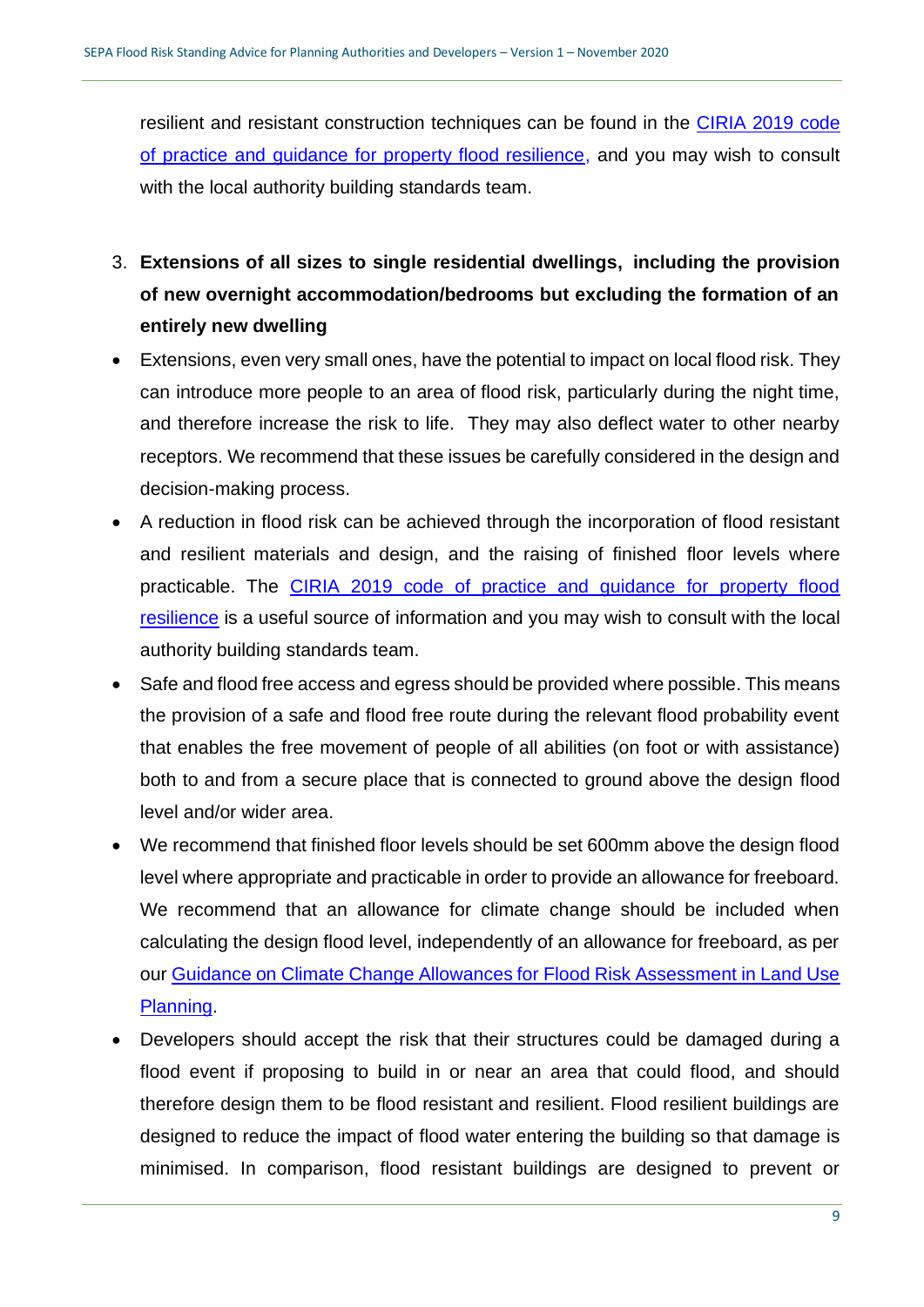minimise the entry of water into the building in the first place. The appropriate resilience and resistance measures will depend on the characteristics of the design flood; this includes the estimated flow velocity, inundation rate, depth that flood water will reach in the building and the duration of the flood event. Specific guidance on flood resilient and resistant construction techniques can be found in the [CIRIA 2019 code](https://www.ciria.org/ItemDetail?iProductCode=C790F&Category=FREEPUBS)  [of practice and guidance for property flood resilience,](https://www.ciria.org/ItemDetail?iProductCode=C790F&Category=FREEPUBS) and you may wish to consult with the local authority building standards team.

- Where development is a replacement for existing development of the same type, opportunities for flood risk betterment should be explored.
- We recommend that a 6m minimum (for channels less than 1m in width and increasing proportionally to channel width) undeveloped buffer strip is provided in perpetuity between all development types and watercourses, allowing space for natural fluvial processes to occur (as well as other attendant environmental benefits, not limited to but including biodiversity, open space, channel maintenance, pollution reduction and river restoration). It is important to highlight that buffer strips do not mitigate any identified flood risk that may exist at a site. Our [guidance on the Water Environment](https://www.sepa.org.uk/media/219894/lups-bp-gu2b-water-environment-planning-background-paper.pdf) provides more information on buffer strips.
- <span id="page-9-0"></span>4. **The formation of new (or alterations and extensions to existing) garages, sheds, conservatories, greenhouses and other buildings that are incidental to the enjoyment of a main residential dwelling house<sup>4</sup>**
- Even small structures have the potential to impact upon flood risk elsewhere. We recommend that these issues be carefully considered in the design and decisionmaking process.
- Some structures can cause channel blockage elsewhere if washed out, exacerbating local flooding. Structures should be installed securely to avoid potential wash-out in a flood event. A reduction in flood risk can be achieved through the incorporation of flood resistant and resilient materials and design, and the raising of finished floor levels where practicable. The [CIRIA 2019 code of practice and guidance for property flood](https://www.ciria.org/ItemDetail?iProductCode=C790F&Category=FREEPUBS)  [resilience](https://www.ciria.org/ItemDetail?iProductCode=C790F&Category=FREEPUBS) is a useful source of information and you may wish to consult with the local authority building standards team.

<sup>&</sup>lt;sup>4</sup> Includes extensions of all sizes that are not covered by Permitted Development Rights, but excludes the provision of new overnight accommodation/bedrooms and the creation of an entirely new dwelling.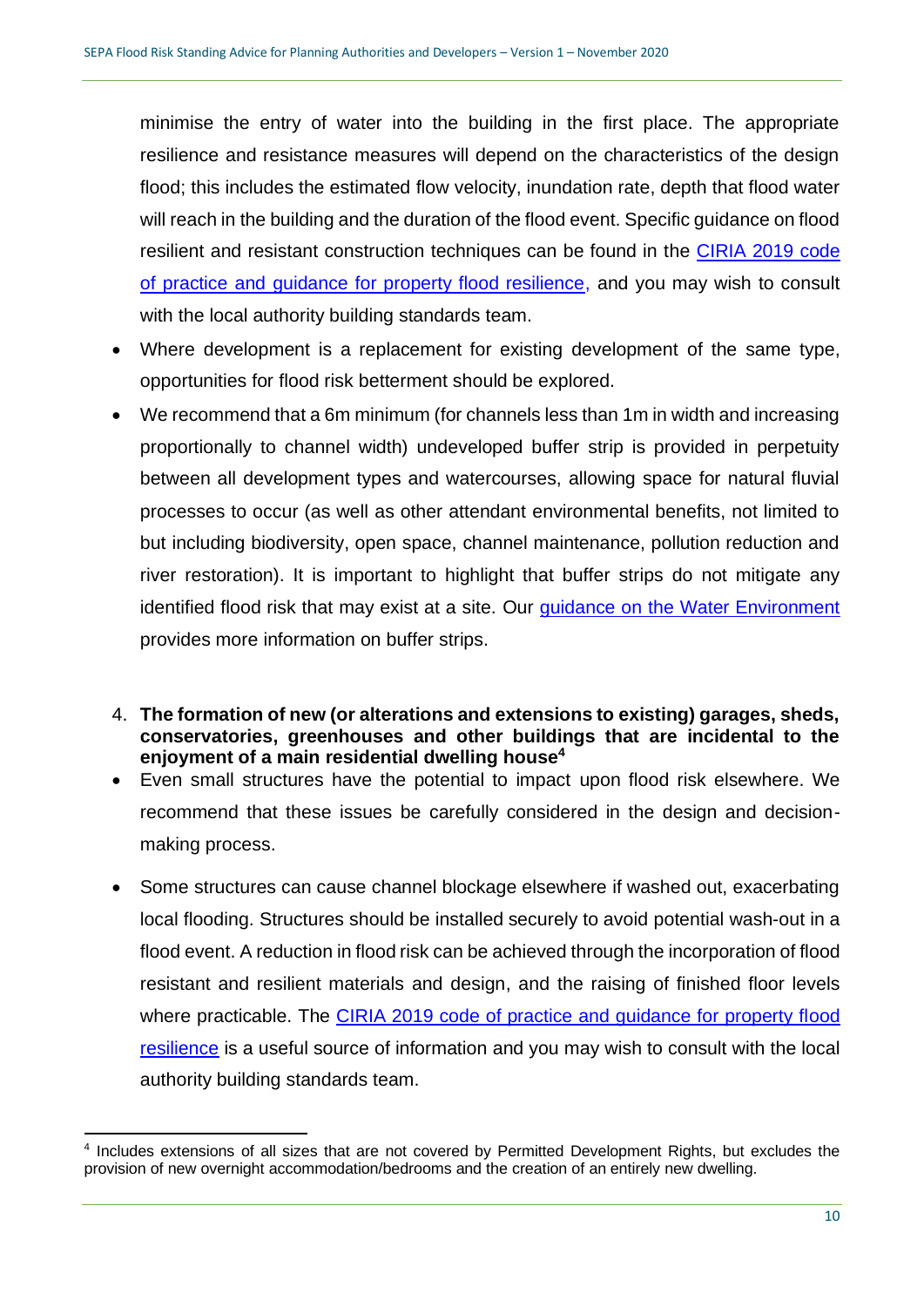- Safe and flood free access and egress should be provided where possible. This means the provision of a safe and flood free route during the relevant flood probability event that enables the free movement of people of all abilities (on foot or with assistance) both to and from a secure place that is connected to ground above the design flood level and/or wider area. We recommend that finished floor levels should be set 600mm above the design flood level where appropriate and practicable in order to provide an allowance for freeboard. We recommend that an allowance for climate change should be included when calculating the design flood level, independently of an allowance for freeboard, as per our [Guidance on Climate Change Allowances for Flood Risk](https://www.sepa.org.uk/media/426913/lups_cc1.pdf)  [Assessment in Land Use Planning.](https://www.sepa.org.uk/media/426913/lups_cc1.pdf)
- Developers should accept the risk that their structures could be damaged during a flood event if proposing to build in or near an area that could flood, and should therefore design them to be flood resistant and resilient. Flood resilient buildings are designed to reduce the impact of flood water entering the building so that damage is minimised. In comparison, flood resistant buildings are designed to prevent or minimise the entry of water into the building in the first place. The appropriate resilience and resistance measures will depend on the characteristics of the design flood; this includes the estimated flow velocity, inundation rate, depth that flood water will reach in the building and the duration of the flood event. Specific guidance on flood resilient and resistant construction techniques can be found in the [CIRIA 2019 code](https://www.ciria.org/ItemDetail?iProductCode=C790F&Category=FREEPUBS)  [of practice and guidance for property flood resilience,](https://www.ciria.org/ItemDetail?iProductCode=C790F&Category=FREEPUBS) and you may wish to consult with the local authority building standards team.
- Where development is a replacement for existing development of the same type, opportunities for flood risk betterment should be explored.
- <span id="page-10-0"></span>• We recommend that a 6m minimum (for channels less than 1m in width and increasing proportionally to channel width) undeveloped buffer strip is provided in perpetuity between all development types and watercourses, allowing space for natural fluvial processes to occur (as well as other attendant environmental benefits, not limited to but including biodiversity, open space, channel maintenance, pollution reduction and river restoration). It is important to highlight that buffer strips do not mitigate any identified flood risk that may exist at a site. Our [guidance on the Water Environment](https://www.sepa.org.uk/media/219894/lups-bp-gu2b-water-environment-planning-background-paper.pdf) provides more information on buffer strips.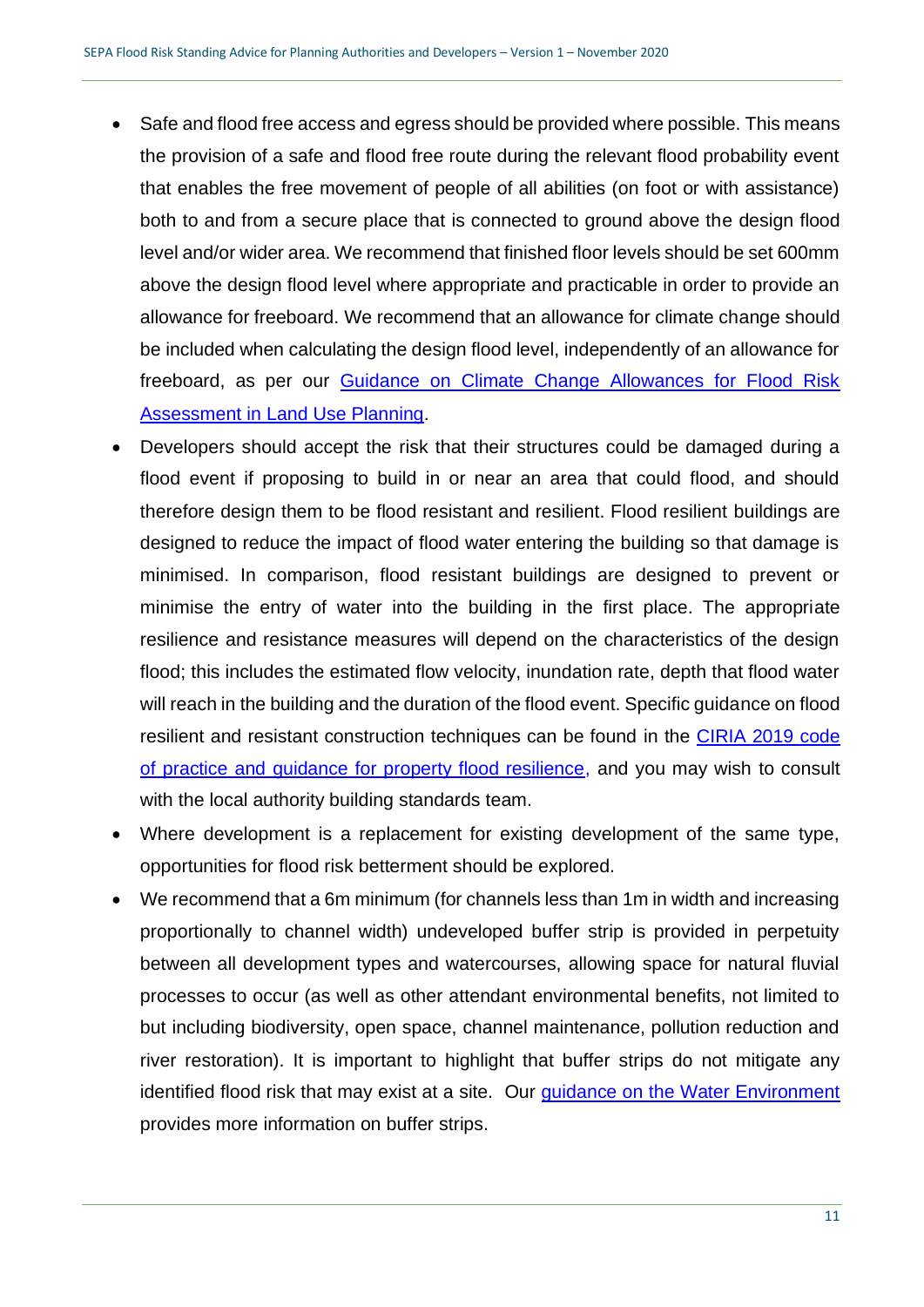### 5. **Essential infrastructure and water compatible uses<sup>5</sup>**

- Such development should be designed and constructed to remain operational during floods and not impede water flow.
- Consideration should be given to site layout and access, and alternative lower risk locations sought for the most sensitive aspects of the development
- Safe and flood free access and egress should be provided where possible. This means the provision of a safe and flood free route during the relevant flood probability event that enables the free movement of people of all abilities (on foot or with assistance) both to and from a secure place that is connected to ground above the design flood level and/or wider area.
- We recommend that finished floor levels should be set 600mm above the design flood level where appropriate and practicable in order to provide an allowance for freeboard.
- We recommend that an allowance for climate change should be included when calculating the design flood level, independently of an allowance for freeboard, as per our [Guidance on Climate Change Allowances for Flood Risk Assessment in Land Use](https://www.sepa.org.uk/media/426913/lups_cc1.pdf)  [Planning](https://www.sepa.org.uk/media/426913/lups_cc1.pdf).
- Developers should accept the risk that their structures could be damaged during a flood event if proposing to build in or near an area that could flood, and should therefore design them to be flood resistant and resilient. Flood resilient buildings are designed to reduce the impact of flood water entering the building so that damage is minimised. In comparison, flood resistant buildings are designed to prevent or minimise the entry of water into the building in the first place. The appropriate resilience and resistance measures will depend on the characteristics of the design flood; this includes the estimated flow velocity, inundation rate, depth that flood water will reach in the building and the duration of the flood event. Specific guidance on flood resilient and resistant construction techniques can be found in the [CIRIA 2019 code](https://www.ciria.org/ItemDetail?iProductCode=C790F&Category=FREEPUBS)  [of practice and guidance for property flood resilience,](https://www.ciria.org/ItemDetail?iProductCode=C790F&Category=FREEPUBS) and you may wish to consult with the local authority building standards team.
- Developers and planning authorities should be aware that development at flood risk may also increase the risk of flooding to nearby development and receptors.

<sup>5</sup> Use our [Land Use Vulnerability Guidance](https://www.sepa.org.uk/media/143416/land-use-vulnerability-guidance.pdf) to establish the vulnerability of the existing and proposed land uses to flood risk. Essential infrastructure includes development consented under the Town and Country Planning (Scotland) Act 1997 only.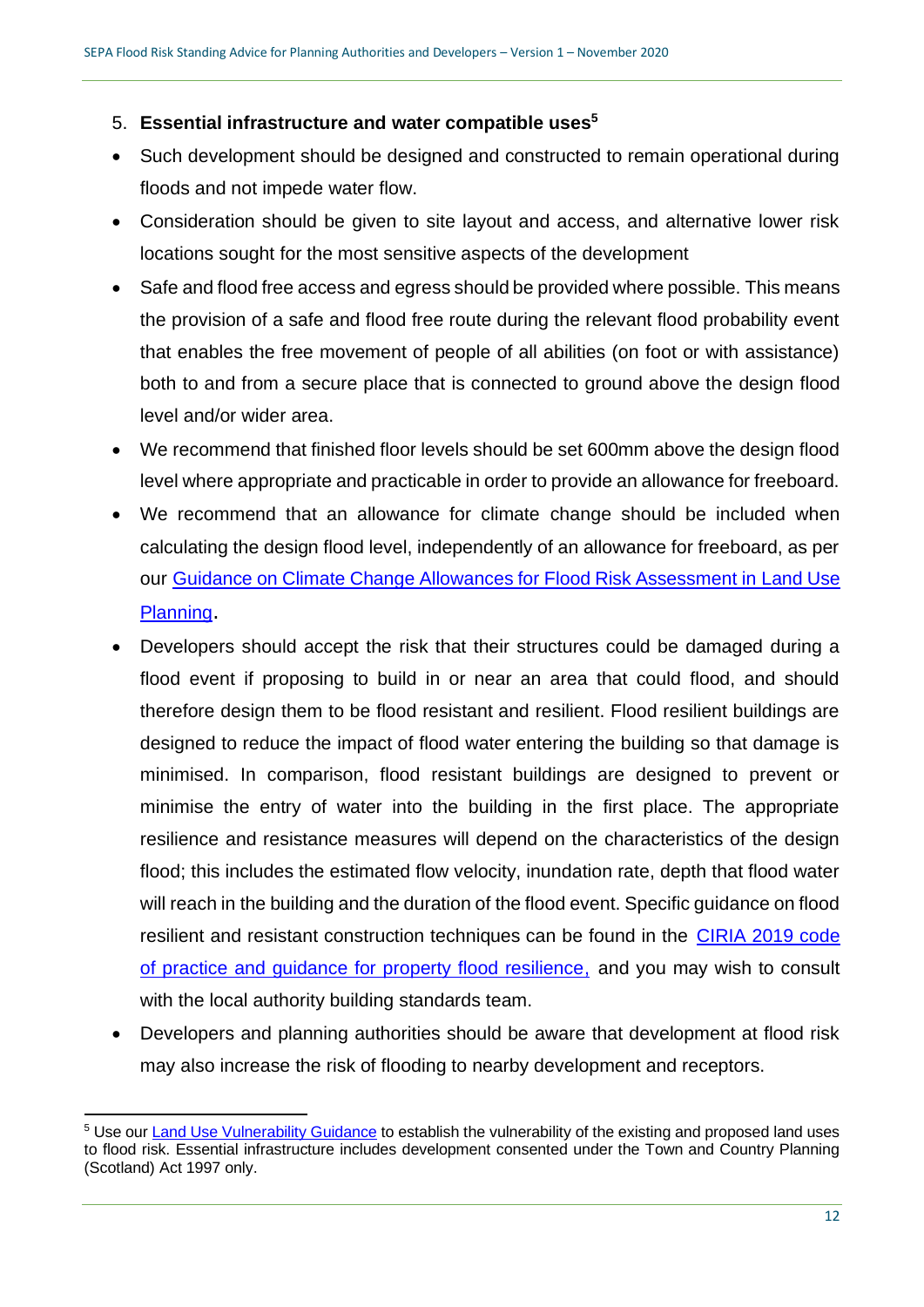- Where development is a replacement for existing development of the same type, opportunities for flood risk betterment should be explored.
- Where relevant, structures should be installed securely to avoid potential wash-out during flood events.
- We recommend that a 6m minimum (for channels less than 1m in width and increasing proportionally to channel width) undeveloped buffer strip is provided in perpetuity between all development types and watercourses, allowing space for natural fluvial processes to occur (as well as other attendant environmental benefits, not limited to but including biodiversity, open space, channel maintenance, pollution reduction and river restoration). It is important to highlight that buffer strips do not mitigate any identified flood risk that may exist at a site. Our [guidance on the Water Environment](https://www.sepa.org.uk/media/219894/lups-bp-gu2b-water-environment-planning-background-paper.pdf) provides more information on buffer strips.

## <span id="page-12-0"></span>6. **Cemeteries**

- Due to the sensitive nature of this development, consideration should be given to the impact were the development to flood. Flooding could be from small watercourses and/or groundwater, as well as larger fluvial and coastal sources. The long term impacts of wave action and coastal erosion should also be considered for sites in exposed coastal locations. Further information on coastal erosion can be found in [Scotland's National Coastal Change Assessment.](http://www.dynamiccoast.com/)
- SEPA has published guidance on assessing the impacts of cemeteries on [groundwater. G](https://www.sepa.org.uk/media/143364/lups-gu32-guidance-on-assessing-the-impacts-of-cemetries-on-groundwater.pdf)roundwater is often the most significant constraint when considering options for cemetery extension and assessing new sites.
- We recommend that an allowance for climate change should be included when calculating the design flood level, independently of an allowance for freeboard, as per our [Guidance on Climate Change Allowances for Flood Risk Assessment in Land Use](https://www.sepa.org.uk/media/426913/lups_cc1.pdf)  [Planning.](https://www.sepa.org.uk/media/426913/lups_cc1.pdf)
- Safe and flood free access and egress should be provided where possible. This means the provision of a safe and flood free route during the relevant flood probability event that enables the free movement of people of all abilities (on foot or with assistance) both to and from a secure place that is connected to ground above the design flood level and/or wider area.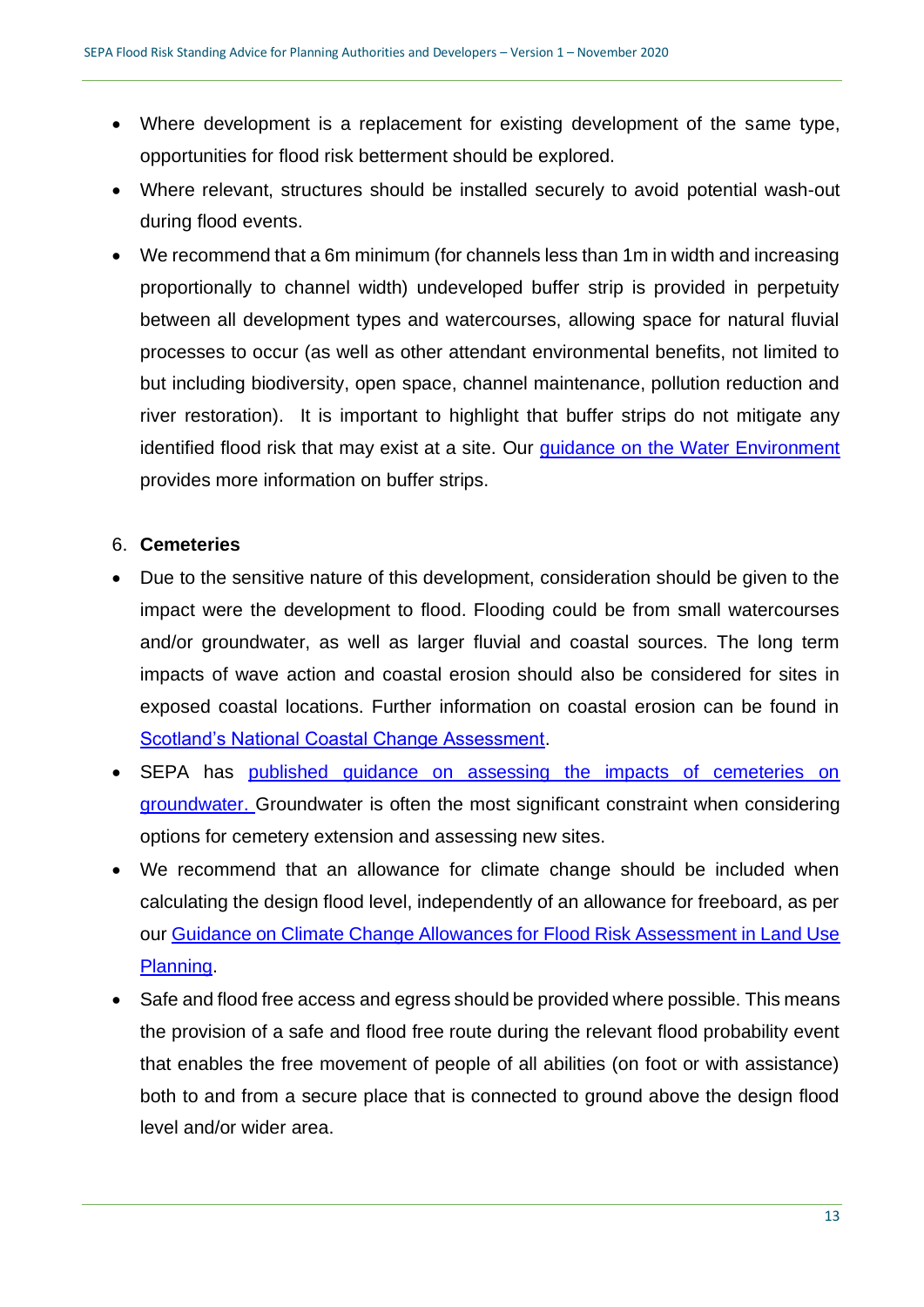- Developers should accept the risk that their structures could be damaged during a flood event if proposing to build in or near an area that could flood, and should therefore design them to be flood resistant and resilient.
- We recommend that a 6m minimum (for channels less than 1m in width and increasing proportionally to channel width) undeveloped buffer strip is provided in perpetuity between all development types and watercourses, allowing space for natural fluvial processes to occur (as well as other attendant environmental benefits, not limited to but including biodiversity, open space, channel maintenance, pollution reduction and river restoration). It is important to highlight that buffer strips do not mitigate any identified flood risk that may exist at a site. Our [guidance on the Water Environment](https://www.sepa.org.uk/media/219894/lups-bp-gu2b-water-environment-planning-background-paper.pdf) provides more information on buffer strips.
- See also [Section 8](#page-13-1) below in relation to walls, which are a common feature of cemeteries.
- <span id="page-13-0"></span>7. **Small-scale street furniture (flagpoles, signage, benches, street-lights etc.)**
- Such structures can cause channel blockage elsewhere if washed out, exacerbating local flooding. Structures should be installed securely to avoid potential wash-out in a flood event.
- Developers should accept the risk that their structures could be damaged during a flood event if proposing to build in or near an area that could flood, and should therefore design them to be flood resistant and resilient.
- Where development is a replacement for existing development of the same type, opportunities for flood risk betterment should be explored.
- We recommend that a 6m minimum (for channels less than 1m in width and increasing proportionally to channel width) undeveloped buffer strip is provided in perpetuity between all development types and watercourses, allowing space for natural fluvial processes to occur (as well as other attendant environmental benefits, not limited to but including biodiversity, open space, channel maintenance, pollution reduction and river restoration). It is important to highlight that buffer strips do not mitigate any identified flood risk that may exist at a site. Our [guidance on the Water Environment](https://www.sepa.org.uk/media/219894/lups-bp-gu2b-water-environment-planning-background-paper.pdf) provides more information on buffer strips.
- <span id="page-13-1"></span>8. **Walls, fences and other means of property enclosure/demarcation**
- These structures can create an obstruction to flood flows and exacerbate local flood risk. Where property enclosure/demarcation is required in areas at risk of flooding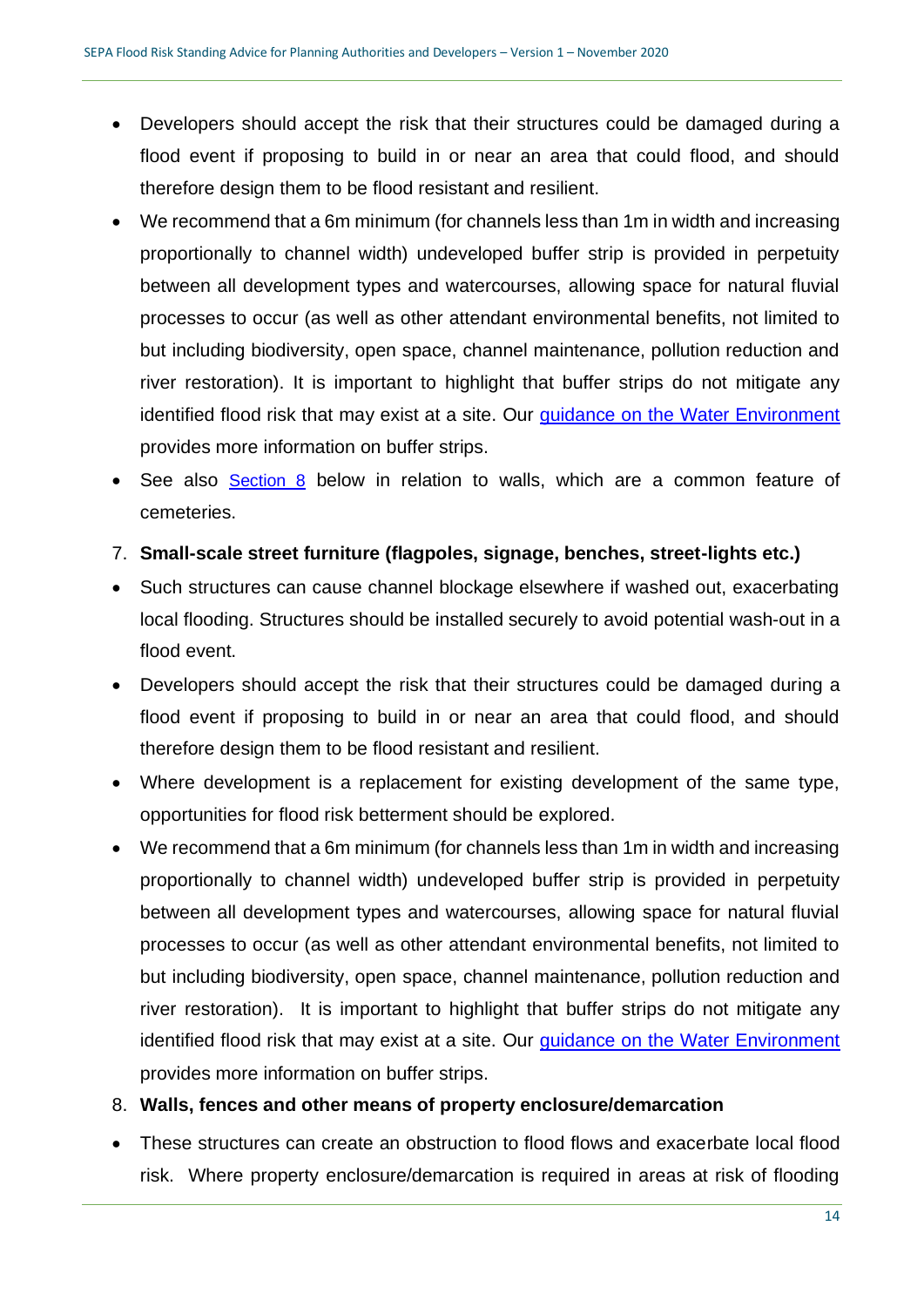then consideration should be given to alternative approaches to minimise the effect on flooding, for example using open-structure fences instead of walls. Structures should be installed securely to avoid potential wash-out in a flood event.

- Property walls should not be constructed with the sole intention of flood protection, because they are unlikely to withstand the hydro-static pressure created during a flood event. Furthermore, the sudden failure of a wall during a flood event can lead to rapid and therefore more dangerous inundation. Instead, a more holistic and sustainable approach should be adopted by identifying measures that can be incorporated without increasing flood risk elsewhere, reducing the likelihood of failure of any one flood protection measure. Property-specific protections should be the first step and include: seeking insurance provision, signing up to Floodline to receive flood alerts, preparing a flood plan, identifying an evacuation route (if possible), and property-level flood protection products that could help to reduce the impact of flooding on property such as airbricks and door guards. [The Scottish Flood Forum](https://scottishfloodforum.org/) can provide additional information on preparing for flooding. The [CIRIA 2019 code of practice and guidance](https://www.ciria.org/ItemDetail?iProductCode=C790F&Category=FREEPUBS)  [for property flood resilience](https://www.ciria.org/ItemDetail?iProductCode=C790F&Category=FREEPUBS) is a useful source of information and you may wish to consult with the local authority building standards team.
- Developers should accept the risk that their structures could be damaged during a flood event if proposing to build in or near an area that could flood, and should therefore design them to be flood resistant and resilient.
- Developers and planning authorities should be aware that development at flood risk may also increase the risk of flooding to nearby development and receptors. We recommend that a 6m minimum (for channels less than 1m in width and increasing proportionally to channel width) undeveloped buffer strip is provided in perpetuity between all development types and watercourses, allowing space for natural fluvial processes to occur (as well as other attendant environmental benefits, not limited to but including biodiversity, open space, channel maintenance, pollution reduction and river restoration). It is important to highlight that buffer strips do not mitigate any identified flood risk that may exist at a site. Our [guidance on the Water Environment](https://www.sepa.org.uk/media/219894/lups-bp-gu2b-water-environment-planning-background-paper.pdf) provides more information on buffer strips.
- <span id="page-14-0"></span>9. **Like-for-like replacement of watercourse crossings, culverts and bridges**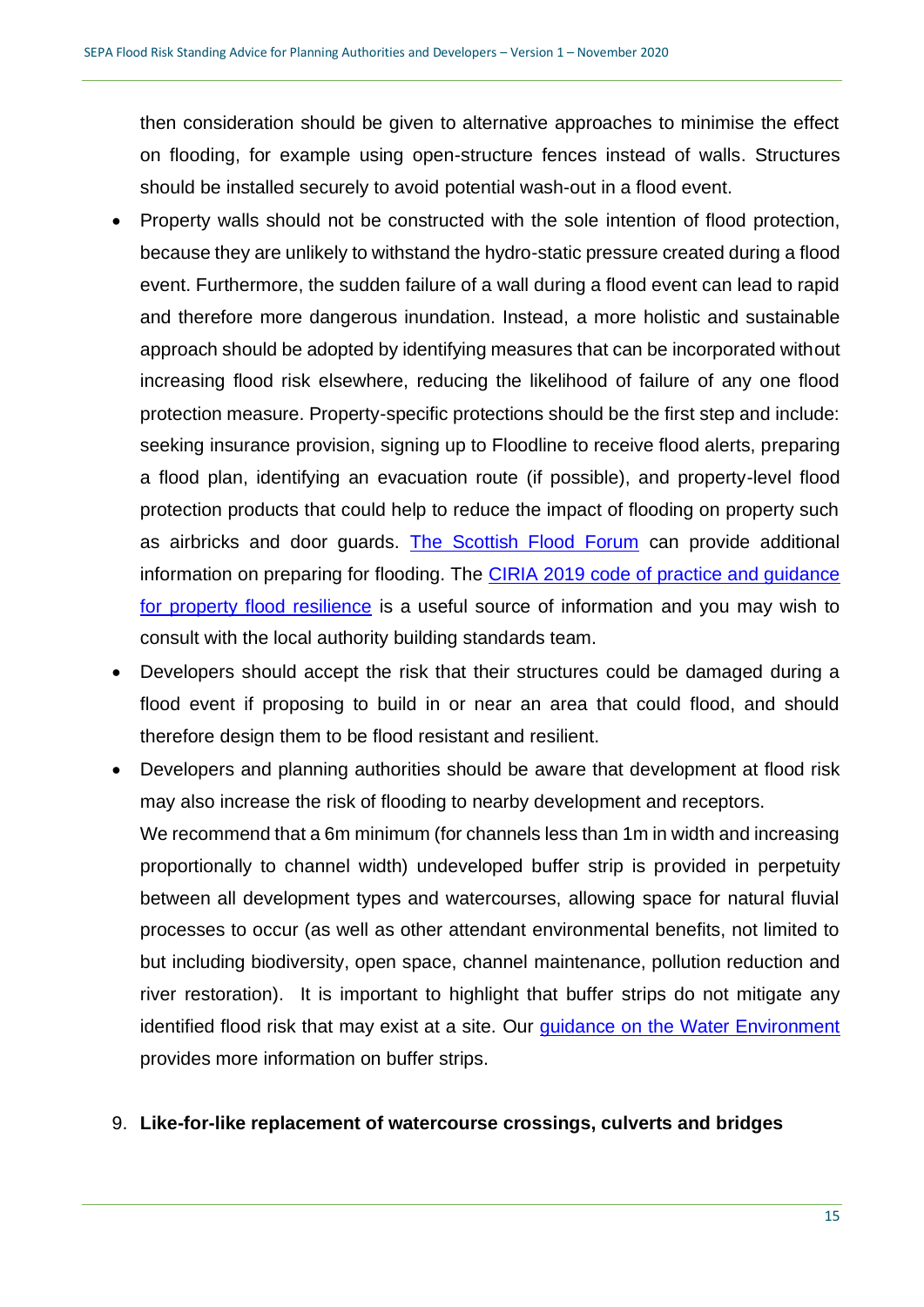- Proposals for replacement culverts and bridges with structures that have identical dimensions and gradient will not result in a change to local flood risk either upstream or downstream.
- A [good practice guide for river crossings](https://d3n8a8pro7vhmx.cloudfront.net/yyccares/pages/16/attachments/original/1499142327/SEPA_River_crossings_-_good_practice_guide.pdf?1499142327) can be found on the SEPA website.

#### <span id="page-15-0"></span>10.**Hydro schemes**

- Powerhouses should be located as far back from the water corridor as is practicable, and designed to be operational in times of flooding. We advise against the use of protective flooding/landscaping bunds to achieve this.
- The construction of weirs to facilitate off-take mechanisms or the transfer of water from one catchment to another may increase the risk of flooding locally if a nearby receptor exists. We recommend that the developer demonstrates adequate mitigation of any flood impacts. We also advise consultation with the local authority flood risk management staff. Further advice is provided in SEPA's Controlled Activities [Regulations \(CAR\) Flood Risk Standing Advice](https://www.sepa.org.uk/media/94134/car-flood-risk-standing-advice-for-engineering-discharge-and-impoundment-activities.pdf) under 'Discharge Alterations'.

## <span id="page-15-1"></span>11.**Footpaths, access tracks, private roads, car parks and other landscaping proposals – includes replacements and extensions.**

- Developers should accept the risk that their structures could be damaged during a flood event if proposing to build in or near an area that could flood, and should therefore design them to be flood resilient.
- Where development is a replacement for existing development of the same type, opportunities for betterment should be explored.
- We recommend that a 6m minimum (for channels less than 1m in width and increasing proportionally to channel width) undeveloped buffer strip is provided in perpetuity between all development types and watercourses, allowing space for natural fluvial processes to occur (as well as other attendant environmental benefits, not limited to but including biodiversity, open space, channel maintenance, pollution reduction and river restoration). It is important to highlight that buffer strips do not mitigate any identified flood risk that may exist at a site. There is potential for siting footpaths within buffer strips to maximise their potential for leisure/nature access, whilst maintaining their primary purpose. Our *guidance* on the Water Environment provides more information on buffer strips.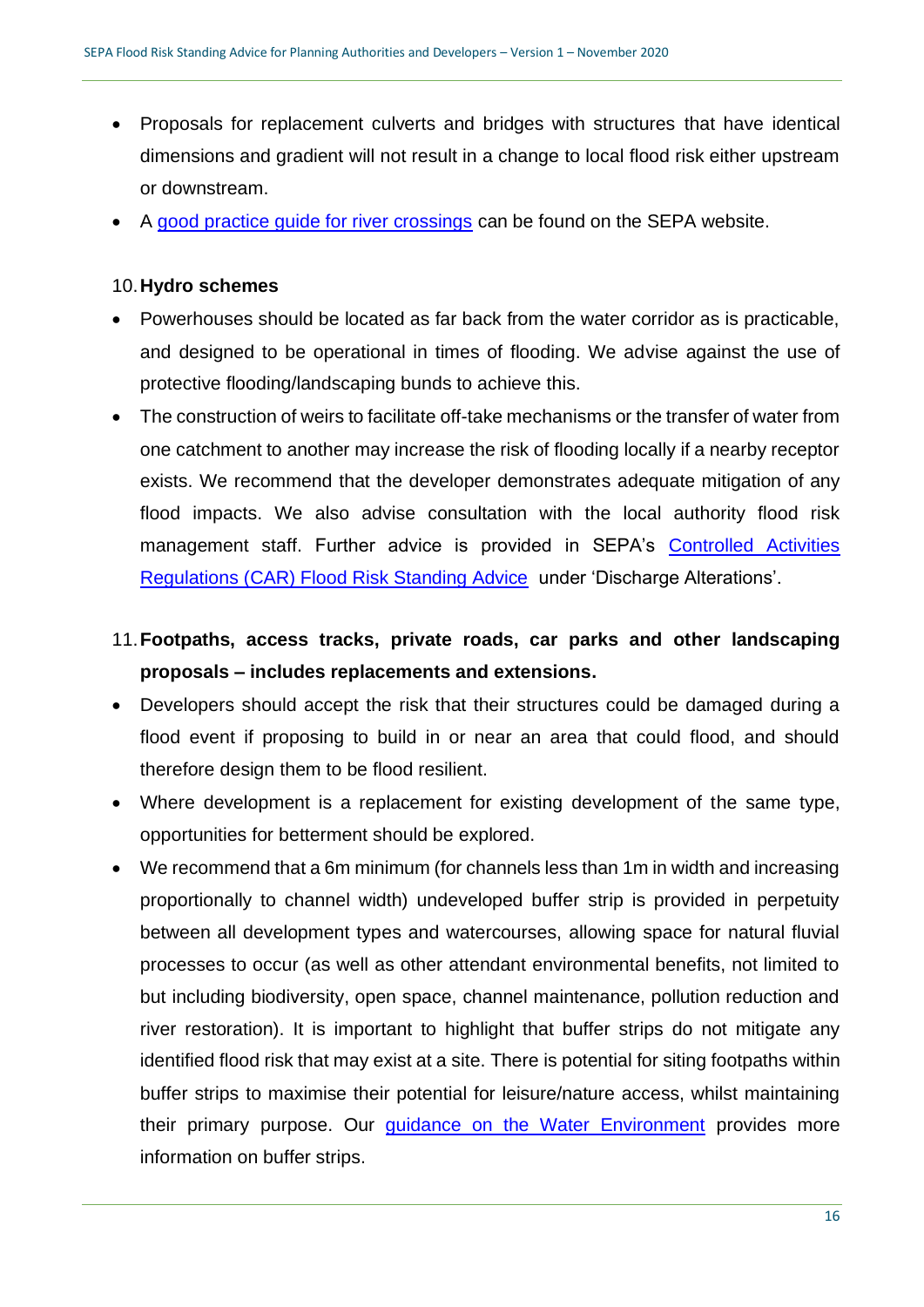## <span id="page-16-0"></span>12.**Open-sided agricultural buildings and structures (including poly-tunnels)**

- Where it is deemed that a flood risk exists, local authority flood risk management staff should be consulted and review any supporting information such as an FRA, where necessary. Our [guidance on carrying out an FRA will be helpful.](https://www.sepa.org.uk/media/162602/ss-nfr-p-002-technical-flood-risk-guidance-for-stakeholders.pdf)
- These structures can cause channel blockage downstream if they are washed out, exacerbating local flooding. They should be installed securely to avoid potential washout in a flood event.
- Significant coverage of land by polytunnels may create localised flooding impacts in the form of soil erosion and the runoff of water/ sediment onto rural roads. Impacts of this type have been observed in recent times in a number of locations in Scotland, particularly during summer months following intense rainfall events. Careful consideration should be given to providing mitigation against such impacts, particularly on sloping land.
- We recommend that a 6m minimum (for channels less than 1m in width and increasing proportionally to channel width) undeveloped buffer strip is provided in perpetuity between all development types and watercourses, allowing space for natural fluvial processes to occur (as well as other attendant environmental benefits, not limited to but including biodiversity, open space, channel maintenance, pollution reduction and river restoration). It is important to highlight that buffer strips do not mitigate any identified flood risk that may exist at a site. Our [guidance on the Water Environment](https://www.sepa.org.uk/media/219894/lups-bp-gu2b-water-environment-planning-background-paper.pdf) provides more information on buffer strips.

## <span id="page-16-1"></span>13.**Septic tanks and soakaways**

- For pollution prevention purposes, we recommend that such development should follow [current Scottish Water guidance.](https://www.scottishwater.co.uk/your-home/your-waste-water/septic-tanks)
- Such structures should be installed securely to avoid potential wash-out in a flood event.
- [SEPA regulatory information on septic tanks and private sewage treatment systems](https://www.sepa.org.uk/regulations/water/septic-tanks-and-private-sewage-treatment-systems/) should be consulted.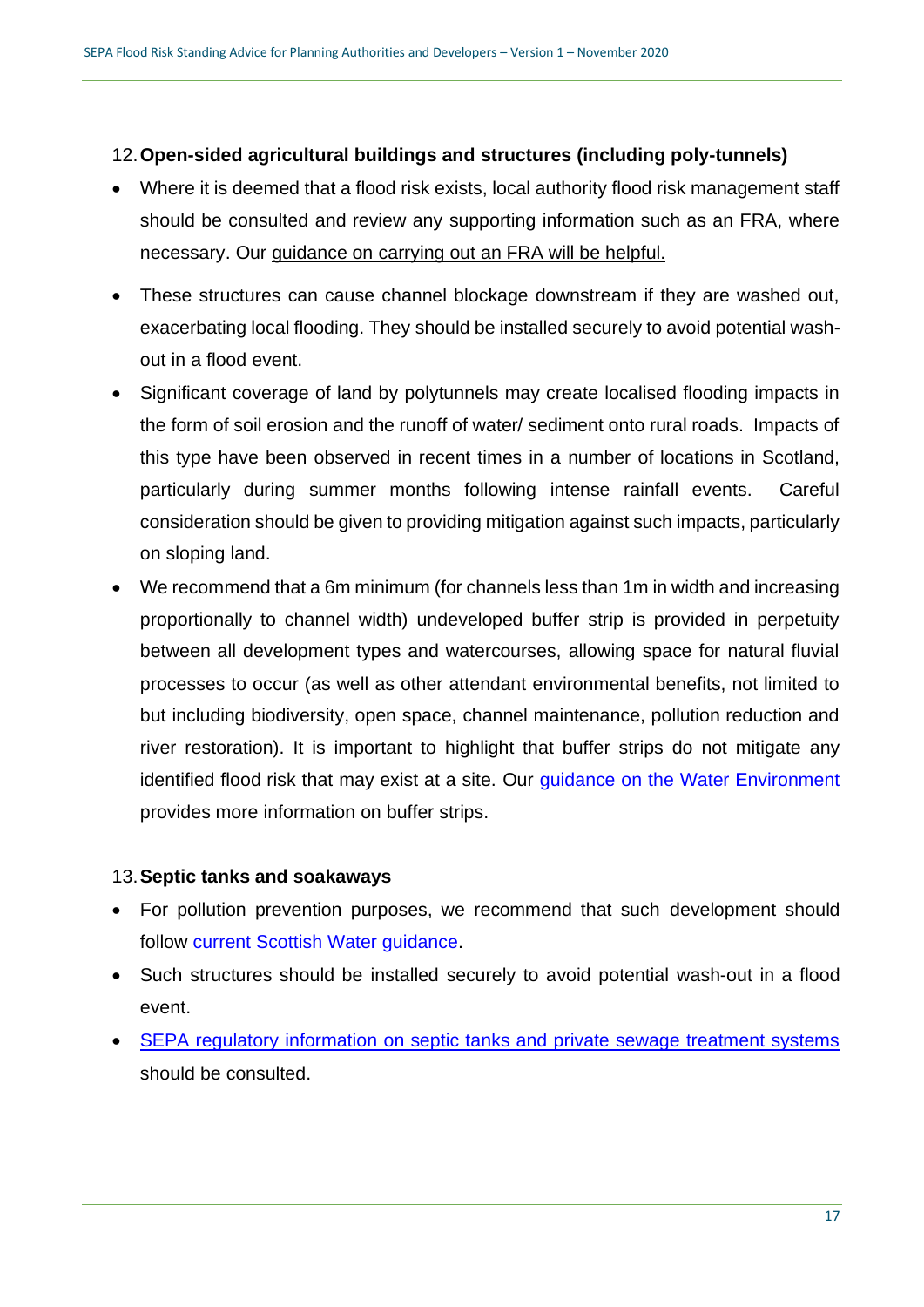## <span id="page-17-0"></span>14.**Temporary construction accommodation<sup>6</sup>**

- We recommend that an allowance for climate change should be included when calculating the design flood level, independently of an allowance for freeboard, as per our [Guidance on Climate Change Allowances for Flood Risk Assessment in Land Use](https://www.sepa.org.uk/media/426913/lups_cc1.pdf)  [Planning.](https://www.sepa.org.uk/media/426913/lups_cc1.pdf)
- Safe and flood free access and egress should be provided. This means the provision of a safe and flood free route during the relevant flood probability event that enables the free movement of people of all abilities (on foot or with assistance) both to and from a secure place that is connected to ground above the design flood level and/or wider area.
- Such structures should be installed securely to avoid potential wash-out in a flood event.
- <span id="page-17-1"></span>• Developers should accept the risk that their structures could be damaged during a flood event, and should therefore design them to be flood resistant and resilient.
- 15.**Reverse vending machines required to deliver Scotland's Deposit Return Scheme**
- Such structures should be installed securely to avoid potential wash-out in a flood event.
- <span id="page-17-2"></span>• Developers should accept the risk that their structures could be damaged during a flood event, and should therefore design them to be flood resistant and resilient.

## **TECHNICAL GLOSSARY**

**Betterment:** Relates to achieving an overall flood risk reduction either via modification and/or design (including use of flood resistant/ resilient materials) of a development. This can be in relation to a new development or re-development of an existing building already at flood risk.

**Catchment:** The upstream area contributing to flow or runoff to a particular point on a watercourse, i.e. all the land drained by a river and its tributaries.

<sup>&</sup>lt;sup>6</sup> Excludes the provision of overnight accommodation/bedrooms.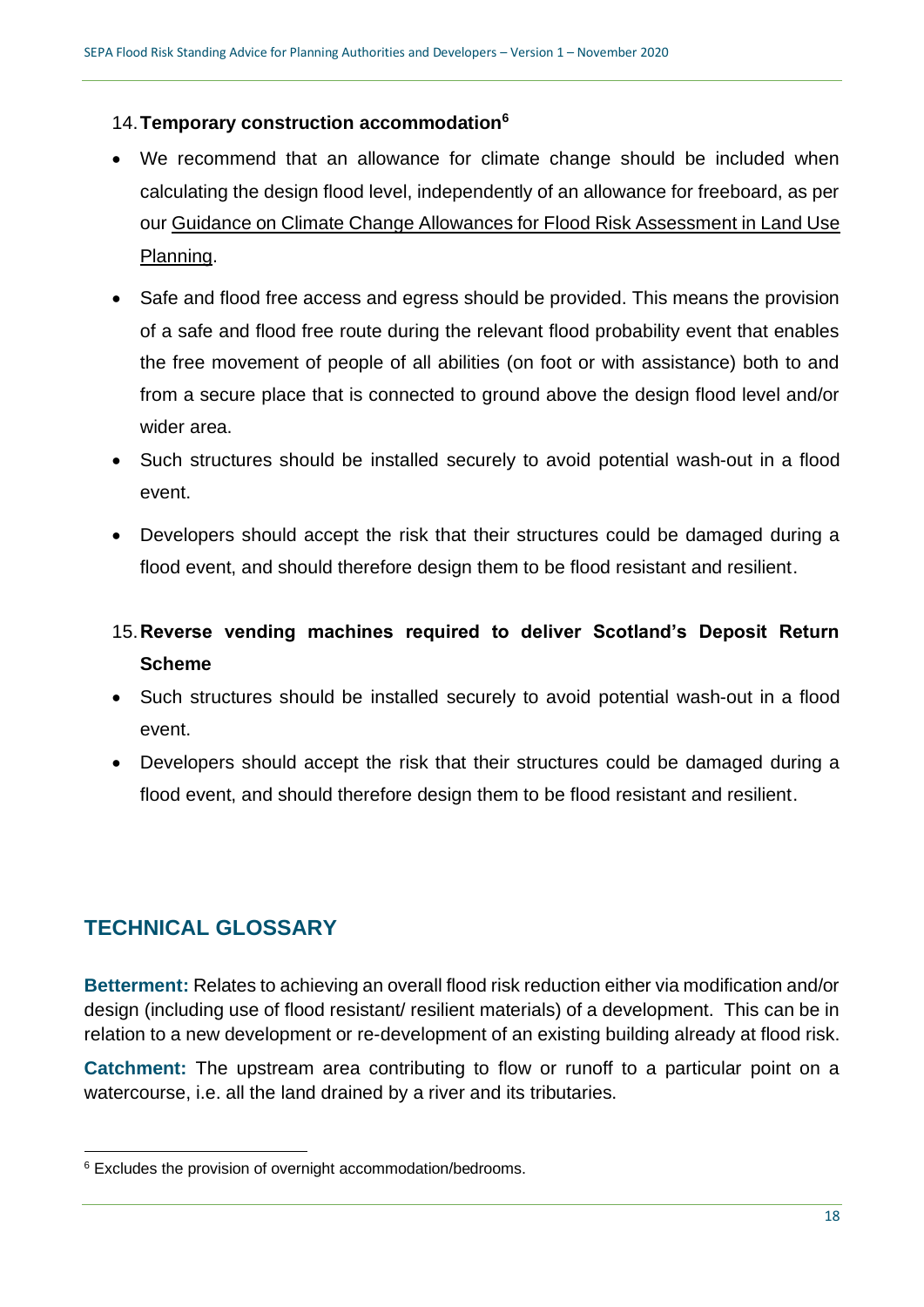**Channel blockage:** The full or partial physical blockage of a river channel (watercourse), canal, flood diversion channel etc. from fallen trees, other woody debris, collapsed banks, collapsed structures or other man-made detritus, including caravans, sheds and cars carried off in a flood. Can often result in the backing up of water in the channel, leading to out-ofbank flooding. Blockage often occurs on the upstream side of bridges and culverts, where material gets lodged. Note that covered channels such as culverts, pipes and sewers can also collapse or surcharge due to internal blockages.

**Design flood level:** The flood level (water level) associated with the specific magnitude of flood adopted for the design of a development site, or flood protection scheme. It is usually defined in relation to the flood severity or rarity, in terms of its return period or annual probability. The SPP 2014 risk framework (para 263) suggests the most appropriate annual flood risk probabilities for different land uses. For the majority of developments this will be above the 0.5% annual probability flood extent or 200-year event (i.e. medium to high risk areas). For the most vulnerable land use types this will be above the 0.1% annual probability flood extent or 1000-year event (i.e. low to medium risk areas).

**Duration (of flood event)**: Although self-explanatory, i.e. 'the total amount of time an area is affected by flood water', it is important to understand that the longer the flood duration, the greater the damage costs are. Damage costs similarly also increase with greater depth of flooding. Increased duration also has a negative impact on the effectiveness of Property Level flood Protection measures (PLP), such as air brick covers and door guards.

**Evacuation:** Involves the movement of people, either through their own efforts or with the assistance of others, to a 'place of safety' without the need for specialist trained and equipped rescuers. These activities take place before an area is inundated by flood water. Such egress routes should be dry and free from flooding.

**Flow path**: The route(s) that flood water will take across natural or developed land (including along roads or through buildings) generally following the path of least resistance, including where water is deflected due to the presence of a notable feature/ structure. It also relates to where water will go when a hydraulic structure fails or is exceeded, such as a SUDS pond, detention basin or reservoir.

**Flow velocity**: Flow (or discharge) is the volume of water that passes through a channel cross-section in a given unit of time, normally expressed as cubic metres per second  $(m^3/s)$ . A flow velocity is the speed and direction of this discharge in meters per second (m/s). It can also relate to overland flow from out-of-channel flooding, sewer surcharge or pluvial runoff.

**Fluvial flood risk:** the probability of a flood originating from a river (or other watercourse) and of the potential adverse consequences, associated with it, for human health, the environment, cultural heritage and economic activity.

**Freeboard:** A height added to the predicted level of a flood to take account of the height of waves or turbulence and uncertainty in estimating the probability of the flooding. Industry standard allowance is 600 mm. In a planning context, it can be the difference between the design flood level and the finished floor levels of a development, or soffit /deck levels of a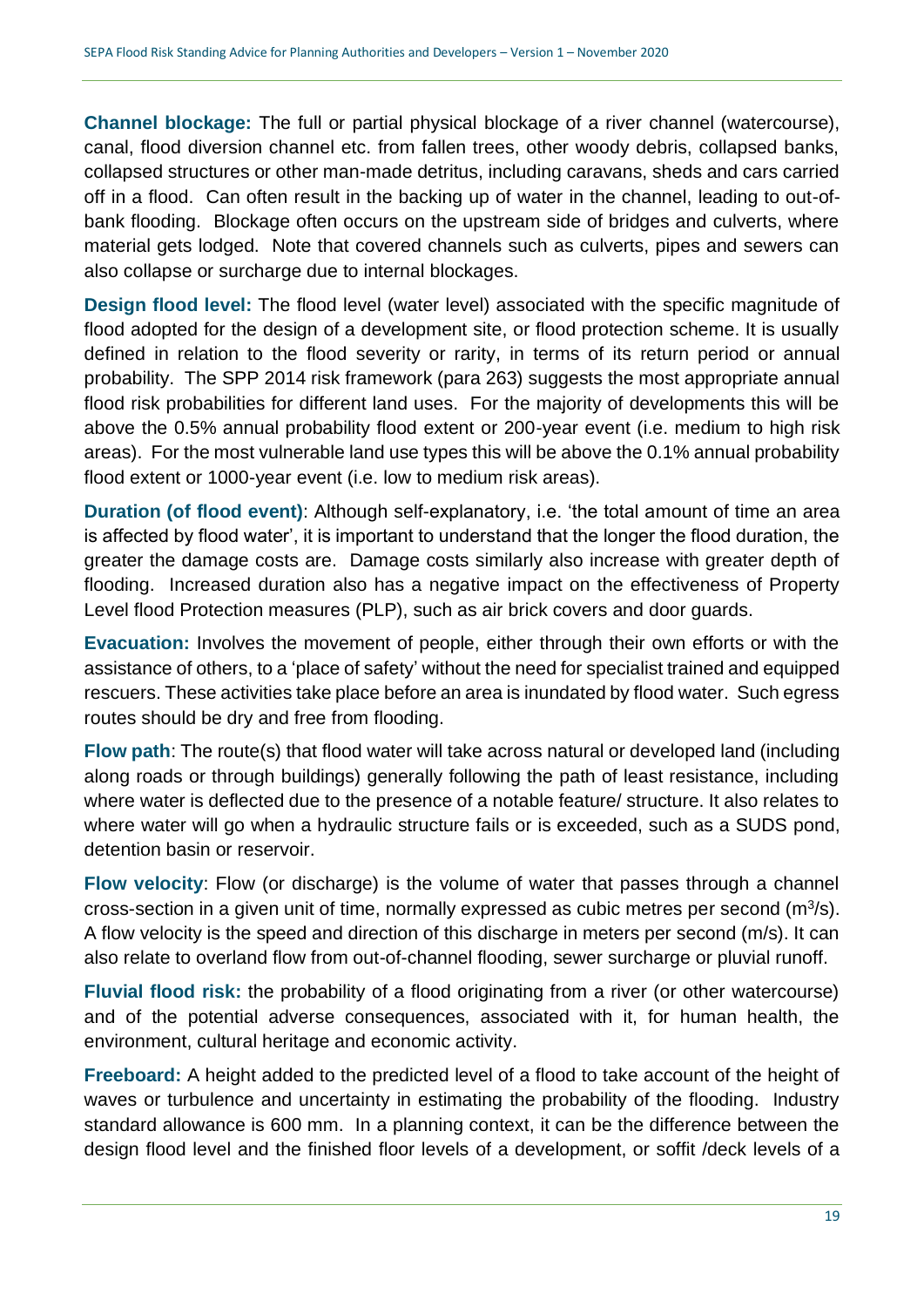bridge or culvert. Freeboard is a common design element of formal flood defences, over and above the required design flow and any additional allowance for climate change.

**Functional floodplain:** The floodplain is defined in SPP as the generally flat areas adjacent to a watercourse or the sea where water flows in time of flood or would flow but for the presence of flood prevention measures. The Functional floodplain refers to the role of floodplains as areas of storage and conveyance for flood water. For planning purposes the functional floodplain is defined in SPP as generally having a greater than 0.5% probability of flooding in any year.

**Hydrostatic pressure**: Refers to the pressure exerted by any fluid in a confined space, due to the force of gravity. Hydrostatic pressure increases with depth due to the increasing weight of the fluid. Water is heavy and the increasing pressure of this water against a wall or foundation, for example, can lead to water entering through the weakest point in the structure, which can result in collapse. This potentially can apply to flood defence walls, culverts, dams and buildings where, due to water depth, pressure can build up underneath the floor and water can enter the property from below.

**Inundation rate**: This pertains to how quickly an area is being flooded, and how it may change over time, e.g. the sudden collapse of a wall along a river, will result in more rapid flooding/ inundation of the land behind the wall, than if the wall was not present. The rate of flooding also depends on the discharge or magnitude of the flood source, whether it be from a river, the sea, heavy rainfall or water behind a man-made structure, such as a flood defence or a dam, which is somehow released.

**Landraising:** the process of raising ground levels in order to remove or partially remove a site from an area of flood risk. Doing so reduces the ability of the functional floodplain to store or convey water and can increase flood risk elsewhere.

**Natural fluvial processes:** The physical interaction of flowing water with the natural channels of rivers and streams. Fluvial processes include the motion of sediment (transportation), erosion, and deposition, leading to changes in river beds and banks. Fluvial processes create a wide range of river forms, including meanders, pools, riffles and bars, which provide a variety of habitats. Such natural processes can be interrupted or perturbed by man-made structures in or on the banks of a river system.

**Off-take mechanisms:** Normally hydraulic structures sited to divert water from a river for a specific purpose, such as hydro-power generation or water supply. They are very often associated with a weir, e.g. lades, pipes, culverts, diversion channels, filter beds.

**Open space:** Space within and on the edge of settlements comprising green infrastructure and/or civic areas such as squares, market places and other paved or hard landscaped areas with a civic function. Detailed typologies of open space are included in Planning Advice Note [65.](https://www.gov.scot/publications/planning-advice-note-pan-65-planning-open-space/)

**Overland flow:** The movement of water over the land, downslope toward a surface water body (e.g. river or loch) or a low point in the land surface where it will pond. Overland flow is a very important aspect of the water cycle and can be generated by different natural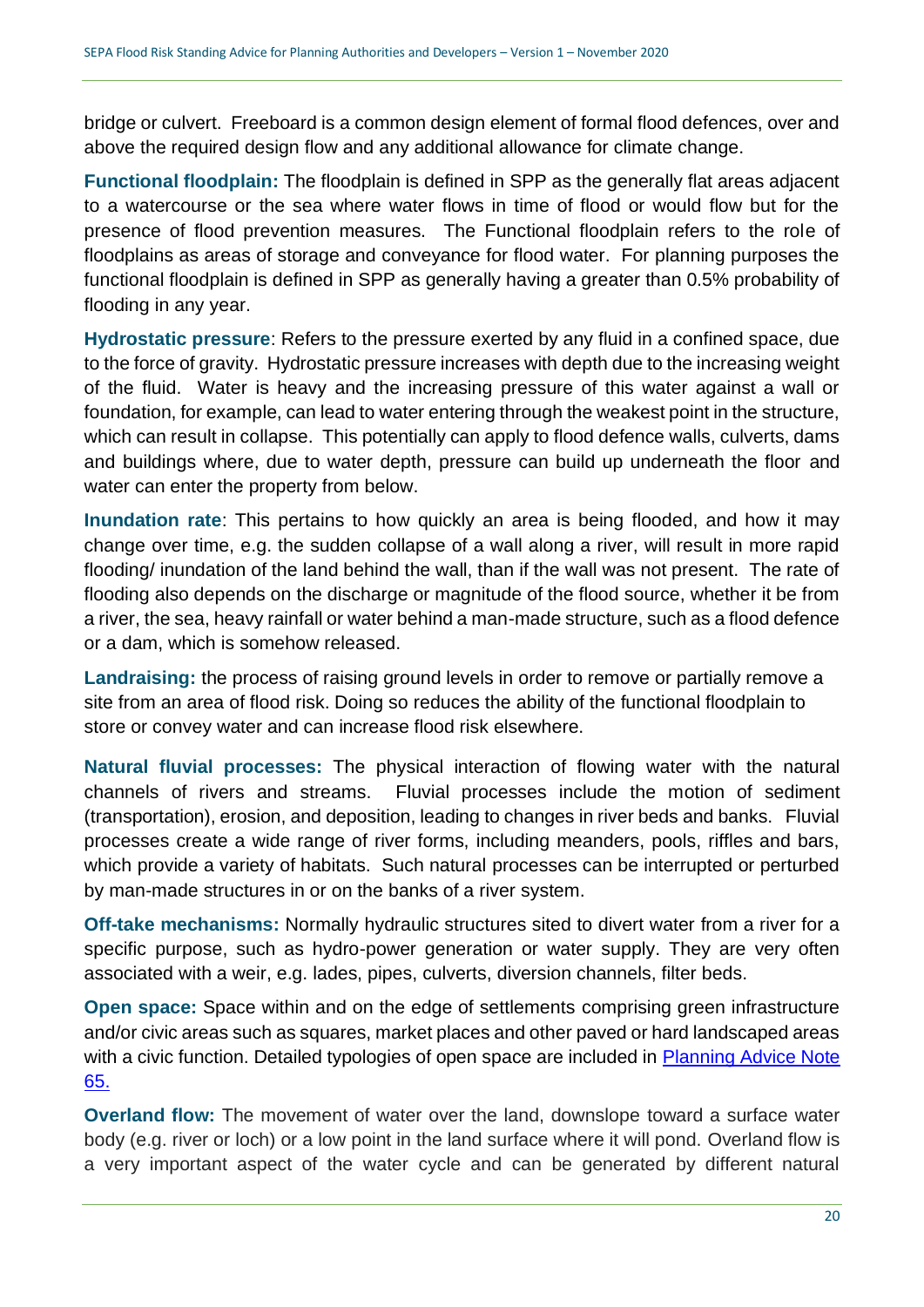mechanisms, e.g. rainfall, snowmelt and soil saturation. Surcharge of man-made systems can also generate overland flow.

**Pluvial sources and sewer model outputs:** These are the two elements that combine to make up the Surface Water Hazard maps displayed on SEPA's website, i.e. areas where water will 'pond' from heavy rainfall (pluvial sources) and/or sewer surcharge, when the sewer system is full and starts to spill. SEPA is responsible for modelling the pluvial flood hazard from rainfall, whilst Scottish Water model the sewer risk. See also **'Pluvial flooding'**.

**Pluvial flooding:** Flooding as a result of notable rainfall, flowing over or ponding above the ground before it enters a natural (e.g. watercourse) or artificial (e.g. sewer) drainage system, or when it cannot enter a drainage system (e.g. because the system is already full to capacity or the drainage inlets have a limited capacity).

**Receptors:** Categories of animate and inanimate objects (e.g. people or built development) that can be adversely affected by a flood, e.g. under the Flood Risk Management (Scotland) Act 2009, four key risk receptors are highlighted for which flood risk should be reduced, i.e. Human Health, the Economy, the Environment and Cultural Heritage. Assets that fall under Essential and Civil Infrastructure (as defined in SPP) would be important 'receptors' that may be affected by flooding. For example, the National Flood Risk Assessment (NFRA) produced by SEPA considers seven broad receptor categories – (1) Agriculture (land & buildings), (2) Buildings (businesses, services and residential), (3) Community facilities, (4) Cultural Heritage, (5) Environment, (6) Transport and (7) Utilities.

**Surface Water Flooding**: Same as **'Pluvial flooding'** but also includes any surcharge/ spillage from a man-made sewer or water supply system, which causes water to flow overland or pond above ground, in either urban or rural settings, creating a flood hazard.

Wash out (washed out): Refers to dislodgement of structures in or adjacent to a river channel (or other flood source) during a flood event. Most commonly this term can be used in relation to the destruction of roads and bridges during a flood, where they are said to have been 'washed out' from their normal location.

**Watercourse(s):** All means of conveying water except a water main or sewer.